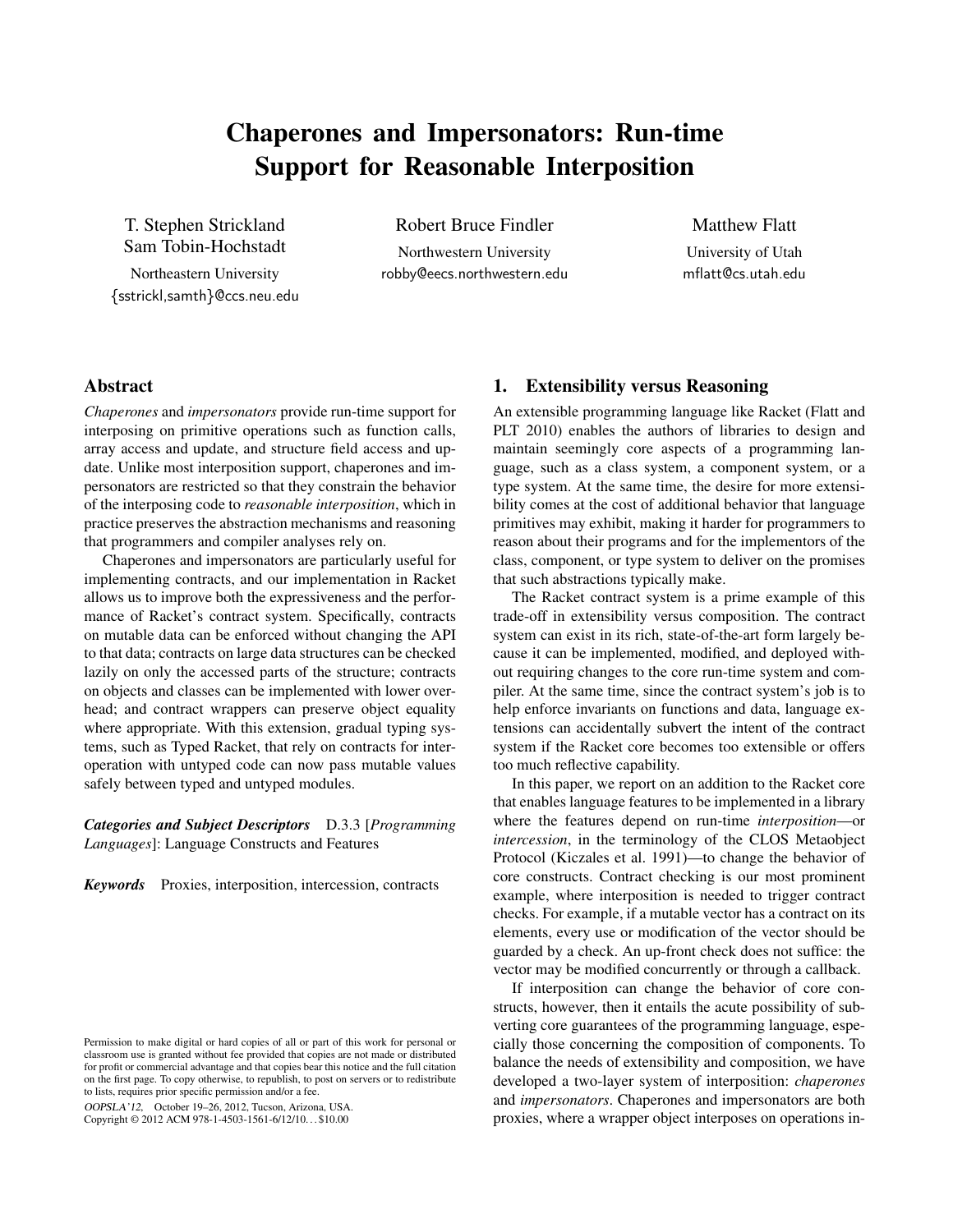tended for a target object. Chaperones can only constrain the behaviors of the objects that they wrap; for an interposed operation, a chaperone must either raise an exception or return the same value as the original object, possibly wrapped with a chaperone. Impersonators, in contrast, are relatively free to change the behavior of the objects that they wrap but they are not allowed on immutable values. Overall, impersonators are more expressive than chaperones, but chaperones are allowed on more kinds of values.

Together, chaperones and impersonators are powerful enough to implement an improved contract system without subverting guarantees that enable composition of language extensions. Thanks to chaperones and impersonators, the Racket contract system now supports higher-order contracts on mutable objects and generative structs. This improvement directly benefits Racket programmers, and it benefits language extensions that are further layered on the contract system-notably Typed Racket (Tobin-Hochstadt and Felleisen 2008), whose interoperability with untyped Racket was improved as a result of the addition of proxies. Furthermore, impersonators can be used to implement traditional proxy patterns, such as transparent access of remotely stored fields using standard interfaces, while chaperones can be used to implement constructs such as revokable membranes (Miller 2006).

Last but not least, building interposition support into the core compiler and run-time system offers the promise of better performance, both for code that uses libraries such as contracts and code that does not. For example, the addition of contract support for Racket's class system introduced a factor of three slowdown for some object-oriented operations, even in programs that did not use contracts at all; the support for interposition we present here has eliminated this overhead. Our current implementation of chaperones and impersonators compares favorably to current implementations of Javascript proxies (Van Cutsem and Miller 2010), even though chaperones require additional run-time checks to enforce their constraints.

In short, chaperones and impersonators are a new point in the design space for interposition that enable important, higher-level operations (e.g., higher-order contracts on mutable containers) to be implemented efficiently without subverting any of the existing guarantees of a language that already has both threads and state.

Section 2 uses contract checking in Racket to explore issues of expressiveness and invariants related to interposition. Section 3 describes Racket's chaperone and impersonator API and relates it to the implementation of contracts. Section 4 reports on additional uses of interposition in Racket: remote objects and membranes. Section 5 presents a formal model for a subset of Racket with chaperones and impersonators. Section 6 reports performance numbers. Section 7 discusses related work.

# 2. Interposition via Contracts

Contract checking is easily the most prominent use of interposition in Racket, and a look at contract checking by itself exposes many of the expressiveness and invariantpreservation concerns that affect a more general interposition mechanism. We therefore start with a careful exploration of Racket contracts as a way of motivating the design of chaperones and impersonators. Readers familiar with the issues surrounding the interaction between contracts, mutable container types, and parametricity may wish to skip to section 2.5 to understand what chaperones and impersonators enable in the contract system, and readers not interested in the motivation behind the design but instead wanting to get right to the details of programming with chaperones and impersonators may wish to skip to section 3.

#### 2.1 Predicates and Function Contracts

A contract mediates the dynamic flow of a value across a boundary:



In Racket, contracts most often mediate the boundaries between modules. For example, the left and right bubbles above match the boundary between the math.rkt and circles.rkt modules declared as



The circle on the left is the value 3.141592653589793 as bound to pi in math.rkt. The dividing line in the picture is the contract real?, which checks that the value of pi is a real number as it crosses to the area on the right. The circle on the right is the successful use of pi's value in circles.rkt, since  $3.14...$  is a real number.

Not all contract checks can be performed immediately when a value crosses a boundary. Some contracts require a delayed check (Findler and Felleisen 2002), which is like a boundary wrapped around a value:



Delayed checks are needed for function contracts, such as when math.rkt exports a sqr function to circles.rkt.

| math.rkt                                                                                                | circles.rkt                                      |
|---------------------------------------------------------------------------------------------------------|--------------------------------------------------|
| $(detine (sqrt x) (* x x))$<br>(provide/contract<br>[sqr (real? $\rightarrow$ .<br>nonnegative-real?)]) | (require "math.rkt")<br>$(map \; sqr \; \ldots)$ |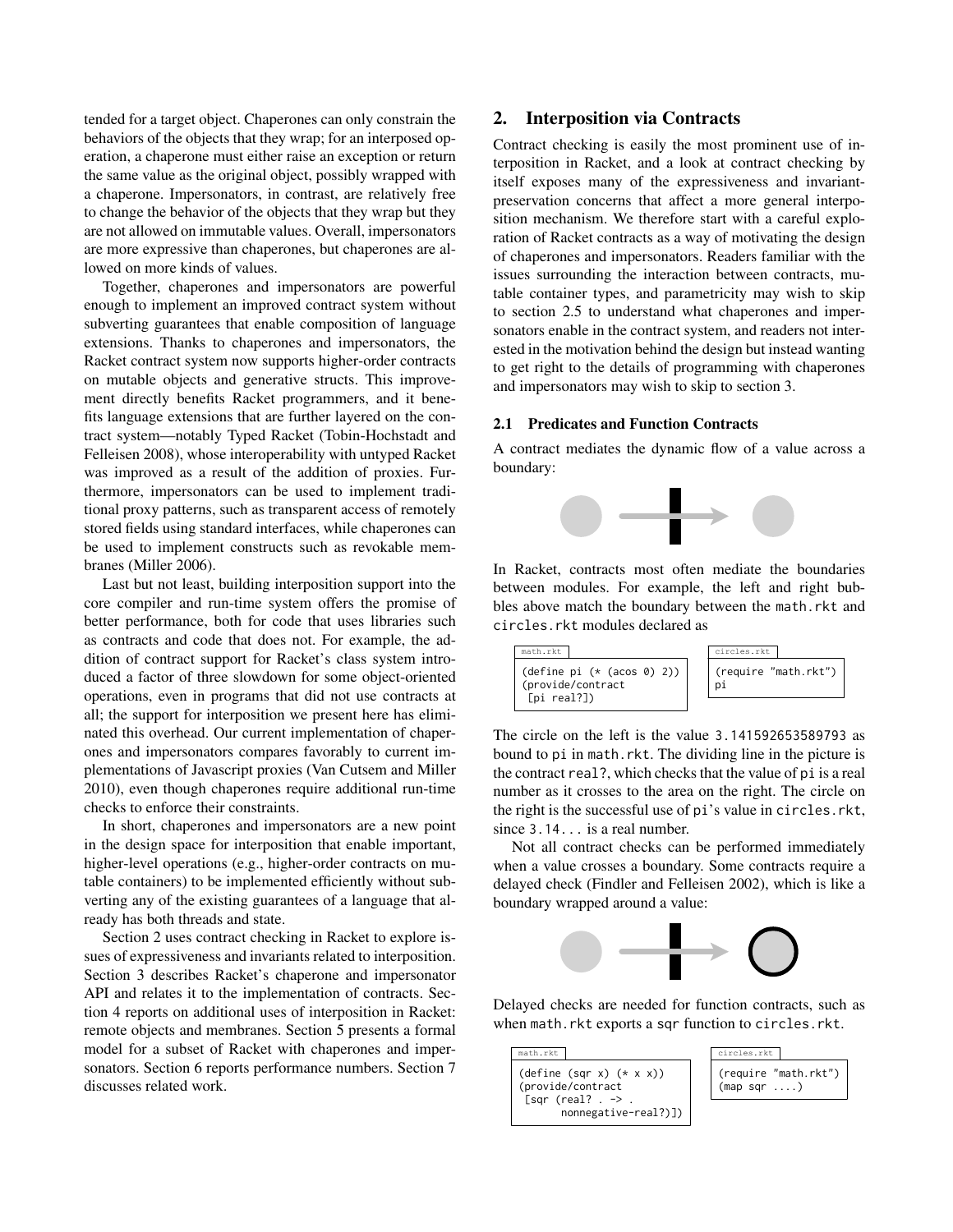In this case, an immediate check on sqr cannot guarantee that the function will only be used on real numbers or that it will always return non-negative real numbers. Instead, when sqr is applied inside circles. rkt, the argument crosses the wrapper boundary and is checked to ensure that it is a real number:



Similarly, when a call to sqr in circles. rkt returns, the value going out of sqr crosses the wrapper boundary and is checked to ensure that it is a non-negative real number:



Other kinds of wrappers can implement contracts that guarantee a kind of parametricity for functions. Using new- $\forall$ /c, for example, the left-hand poly.rkt module can promise that its id function returns only values that are provided to the function:



When the function is called by the right-hand module, the argument to id is wrapped to make it completely opaque:



When id returns, the result value is checked to have the opaque wrapper, which is removed as the value crosses back over the function's boundary:<sup>1</sup>



As originally implemented for Racket, simple predicate contracts, function contracts, and even new- $\forall$ /c require no

<span id="page-2-0"></span> $1$  Matthews and Ahmed (2008) show that this wrapper protocol implements parametricity.

particular run-time support; function wrappers are easily implemented with  $\lambda$  and opaque wrappers via Racket's struct form. Run-time support becomes necessary, however, to generalize contracts beyond immediate predicates and function wrappers.

#### 2.2 Compound-Data Contracts

Lists are as common in Racket as functions, and list contracts are correspondingly common. In simple cases, the contract on a list can be checked immediately, as in the case of a list of real numbers:



The "()" badge on the circle is meant to suggest "list." If the list content is checked completely as it crosses the contract boundary, elements can be extracted from the list with no further checks:



In the case of a list of functions, the list shape of the value can be checked immediately, but the functions themselves may require wrappers. After such a list crosses the contract boundary, the right-hand module sees a list of wrapped functions, and the wrappers remain intact when functions are extracted from the list:



Wrapping the list instead of its elements can be more efficient in some situations (Findler et al. 2007), but the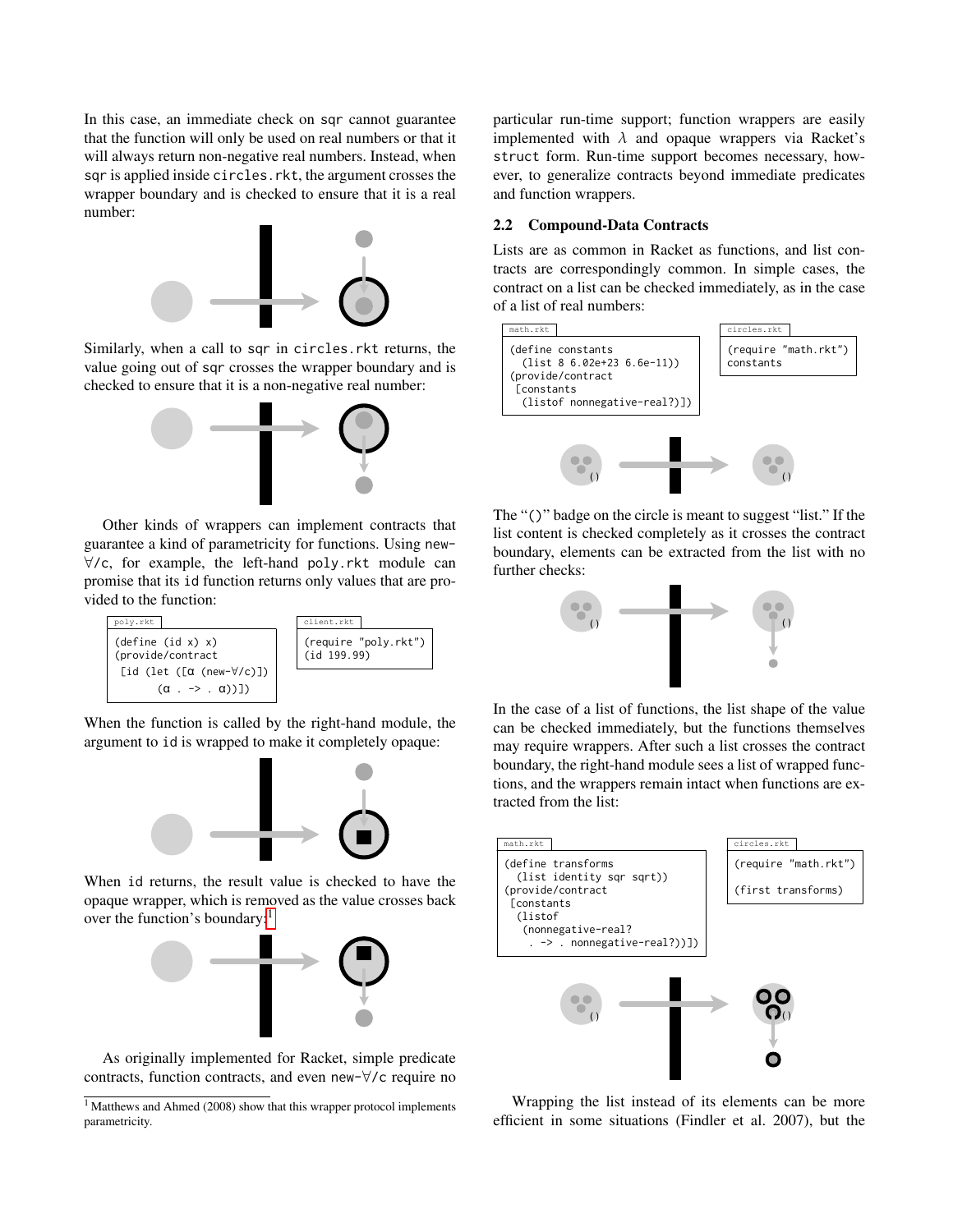element-wrapping approach is effective for checking the contract. Wrapping the elements of a mutable vector (array), however, does not work:



Since the state vector is mutable, the intent may be that the left-hand math.rkt module can change the values in state at any time, with such changes visible to the righthand module. Consequently, values must be checked at the last minute, when they are extracted from the vector in the right-hand module:



The "[]" badge on the circle is meant to suggest "vector." Similarly, any value installed by the right-hand module must be checked as it goes into the vector. If the vector contains functions instead of real numbers, then extracting from the vector may add a wrapper.



Finally, installing a function into the vector may also add a wrapper:



In this last case, since both sides of the module boundary see the same mutable vector, the newly installed function has a wrapper when accessed from the left-hand math.rkt module. That wrapper allows the left-hand module to assume that any function it calls from the vector will return a suitable result, or else a contract failure is signalled. Similarly, if the left-hand module abuses the function by calling on an inappropriate argument, a contract failure protects any function that was installed by the right-hand module, as guaranteed by the contract on the vector.

# 2.3 Structure Contracts

Besides functions and built-in datatypes like lists and vectors, Racket allows programmers to define new structure types. Reliable structure opacity is crucial in the Racket ecosystem. Not only must ordinary user libraries have their internal invariants protected, but systems libraries themselves assume structure opacity because seemingly core forms, such as  $\lambda$  or class, are implemented as macros that use structures.

Racket's struct form creates a new structure type:

(struct widget (parent label callback))

This declaration binds widget to a constructor that takes three arguments to create a widget instance, and it binds widget? to a predicate that produces true for values produced by widget and false for any other Racket value. The declaration also binds widget-parent to a selector procedure that extracts the parent field from a widget, and so on.

The following widget.rkt module declares the widget structure type, but it also uses the #: guard option to add a contract-like guard on the widget constructor. It demands that the first constructor argument must be either #f or itself a widget, otherwise the construction is rejected. $<sup>2</sup>$ </sup>

```
widget.rkt
(struct widget (parent label [callback #:mutable])
  #:guard (\lambda (p l c info)
             (if (or (false? p) (widget? p))(values p 1 c)(error "bad widget"))))
(define (widget-root w)
  (let ([p (widget-parent w)])
    (if p (widget-root p) w)))(provide widget)
(provide/contract
 [widget-root (widget? . -> . widget?)])
```
The guard on widget enforces the invariant that a widget's parent is either #f or itself a widget. Consequently, the implementation of widget-root can safely recur on a non-#f parent without double-checking that the parent is itself a widget, because the widget constructor guarantees this property.

While the guard on widget enforces an invariant for all widgets, a *structure contract* written with struct/c can constrain a specific widget instance. For example, the contract

```
(struct/c widget widget? any/c any/c)
```
describes a widget instance whose first field is a widget (i.e., it cannot be #f), while no new promises are offered the second and third fields. Along the same lines, the following scene.rkt module below promises that plot is an instance

<span id="page-3-0"></span> $2$  The info argument to the guard procedure contains information indicating if the guard is being invoked on a widget instance or a sub-struct of widget.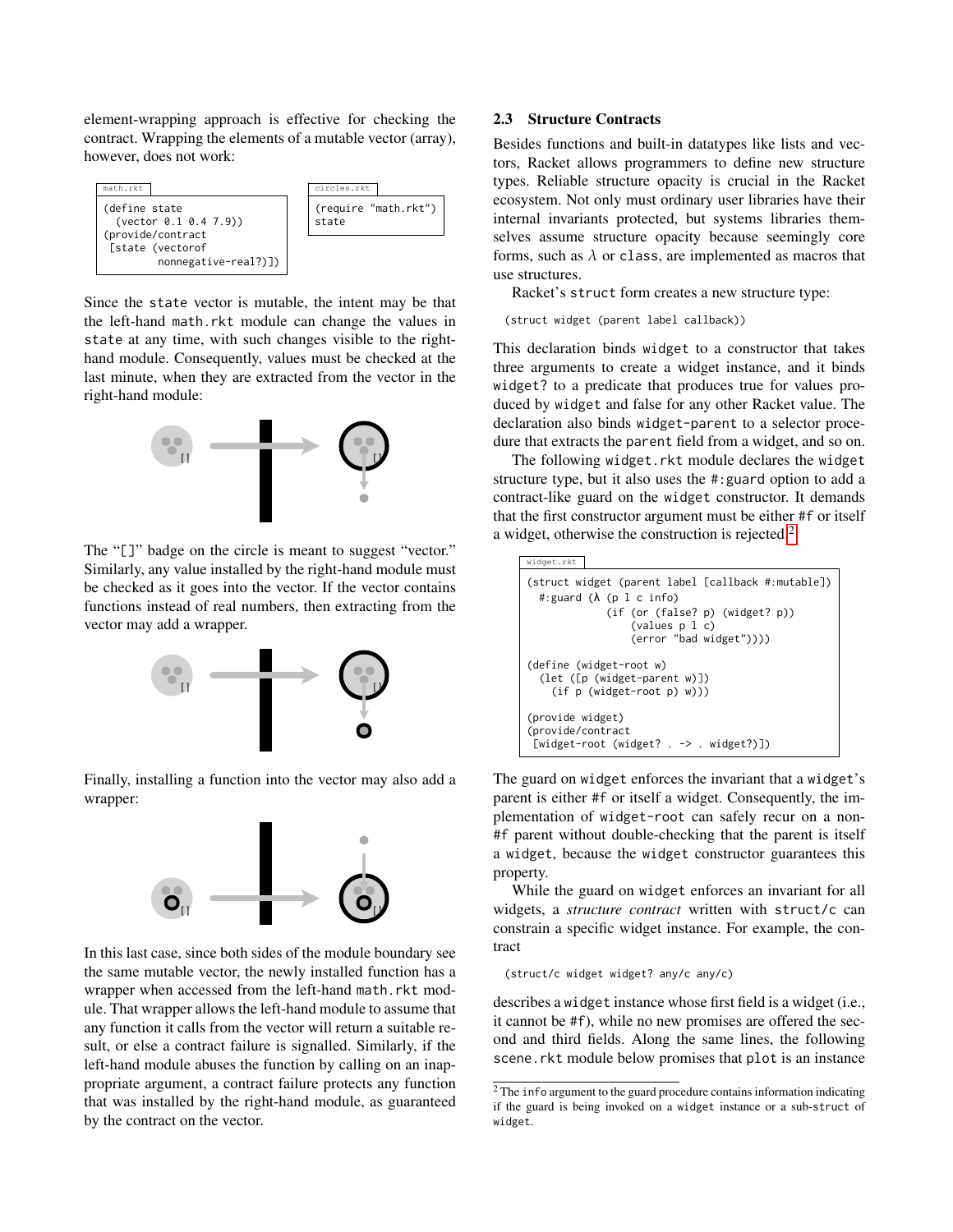of the widget structure whose first field is an OpenGL window.



The plot contract's promise can be checked through a wrapper on plot when the right-hand module accesses the parent field of plot:



The left-hand module can similarly constrain any change to the widget's callback function, which may require a wrapper on the function as it is installed into the widget:



As in the case of vectors, the wrapper resides on the function even when it is extracted by the left-hand module, thus ensuring the requirements on the function that the left-hand module imposed through a contract.

### 2.4 Parametric Contracts and Generativity Don't Mix

Consider the case where the left-hand module claims that the widget's parent must be treated parametrically:

![](_page_4_Figure_9.jpeg)

In this case, extracting the parent from the widget produces an opaque value:

![](_page_4_Figure_11.jpeg)

This situation, created by a contract between the scene.rkt and circles.rkt, is unacceptable to the widget.rkt module that created the widget structure type. If circles.rkt applies widget-root to plot, then widget-root fails with an internal error: it gets a value for plot's parent that is neither #f or a widget, despite the widget #: guard and the widget? argument contract.

Accordingly, allowing (struct/c widget (new-∀/c) ...) would be a mistake. Furthermore, the problem is not confined to an immediate use of new- $\forall$ /c in struct/c. Just as scene. rkt must not claim that the parent value of plot is parametric, it must not claim that the value in the callback field of plot is a procedure that consumes or produces a parametric value. After all, the guard on widget may have wrapped the procedure to ensure properties of the function.

The general principle is that struct is *generative*: each time a struct definition is evaluated, it creates a unique structure type. If access to a struct-generated constructor is limited (e.g., to a particular module), then properties of field values can be ensured by construction. This approach to information hiding breaks down if the contract system allows parametric contracts on immutable structures.

The contract system must therefore distinguish contracts that can break invariants and must be disallowed in certain contexts from contracts that do not break invariants and are safe in all contexts. Instead of imposing constraints specific to combinations of new- $\forall$ /c, struct/c, and ->, we seek a more general categorization of contracts and contract composition.

#### 2.5 The Contract Hierarchy

Racket's original contract system (Findler and Felleisen 2002) distinguishes two classes of contracts:

- Flat contracts are checked completely at boundaries, requiring no additional wrappers.
- Higher-order contracts require wrappers to delay checks.

In generalizing contracts to include compound data types and programmer-defined structures, we have refined the second class to two kinds of higher-order contracts:

- Chaperone contracts can perform immediate checks and add wrappers to delay checks, but immediate or delayed checks can only raise errors. That is, the wrapped values must behave the same after crossing a contract boundary as before, up to contract failures.
- Impersonator contracts may replace a value at a contractboundary crossing with a different or completely opaque value (as with parametric contracts).

This categorization is a hierarchy: a flat contract can be used wherever a chaperone contract is allowed, and any kind of contract can be used where an impersonator contract is allowed. Contract combinators such as list of and -> create chaperone contracts when given chaperone contracts, and they create impersonator contracts when given at least one impersonator contract. Only chaperone contracts can be placed on immutable fields in structures like widget, be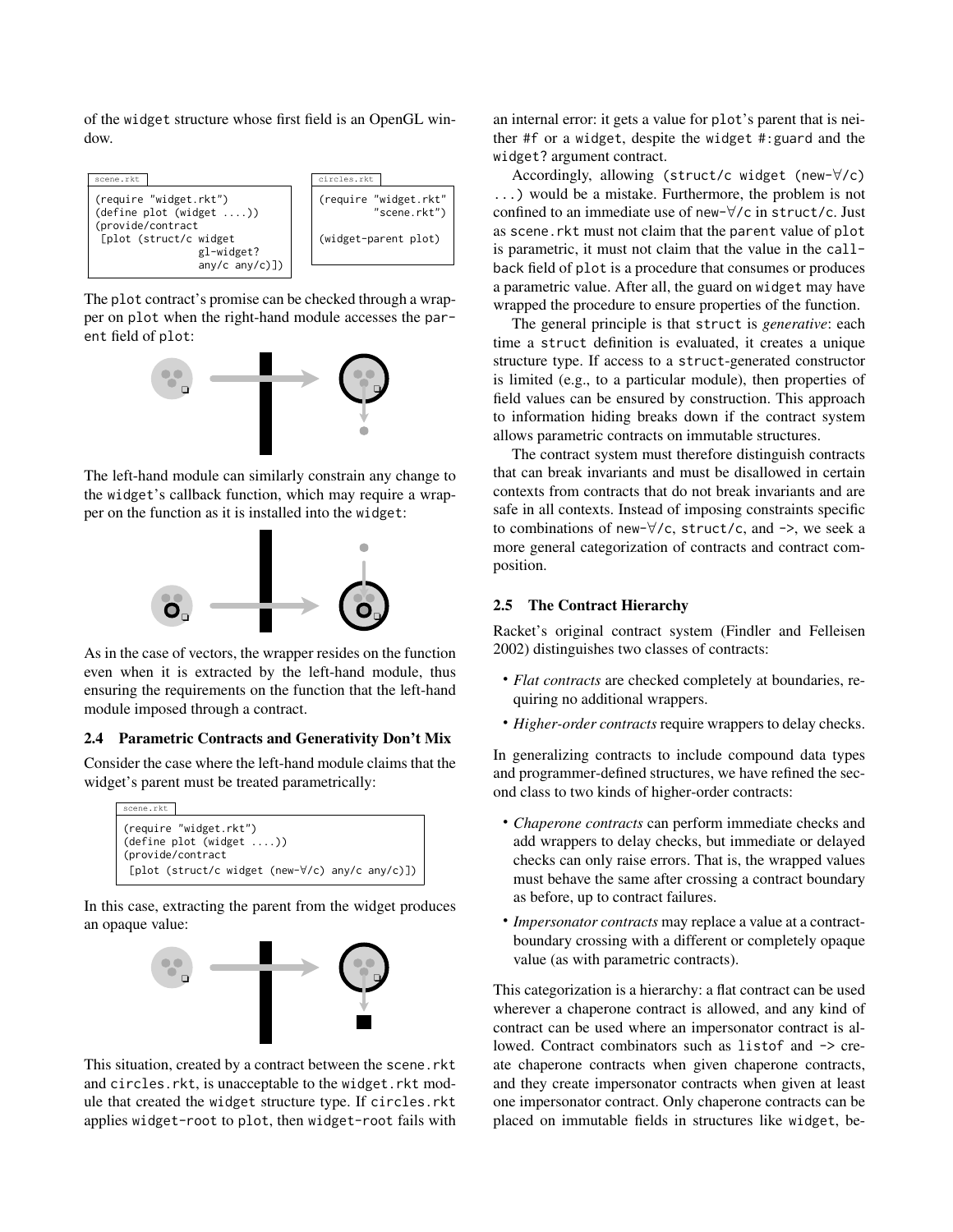cause more general contracts could produce a different result for different uses of the value, making it appear mutable.

To summarize the impact of this change on the Racket contract library, the following table shows the state of contract support in Racket before our generalizations:

|                   | flat<br>contracts | higher-order<br>contracts |
|-------------------|-------------------|---------------------------|
| functions         |                   |                           |
| immutable data    |                   |                           |
| mutable data      | $\tilde{}$        | x                         |
| opaque structures | $\tilde{}$        |                           |
| objects           |                   |                           |

The tildes indicate points where flat contracts were allowed for mutable data and structures. In these cases, the contracts were checked only partly, because mutation could subvert the checks later. The asterisks on the "objects" line indicates that contracts were supported for our Java-like object system, but at a high runtime cost to objects that did not use contracts. Many language extensions in Racket are built using macros and programmer-defined structure types, and they would likely suffer in the same way the object system did with the addition of contracts.

The following table shows the current state of Racket support for contracts after our generalizations:

|                   | flat<br>contracts | chaperone<br>contracts | impersonator<br>contracts |
|-------------------|-------------------|------------------------|---------------------------|
| functions         |                   |                        |                           |
| immutable data    |                   |                        | x                         |
| mutable data      |                   |                        |                           |
| opaque structures |                   |                        | x                         |
| objects           |                   |                        |                           |

The unsupported cases in this table are unsupported by design; those points in the spectrum do not make sense, as explained above. Contracts are fully supported and reliably checked in all other points of the space.

#### **Chaperones and Impersonators** 3.

The Racket run-time system is oblivious to the contract system. Instead, the run-time system provides chaperones and *impersonators* as first-class values, with which it is then possible to implement chaperone and impersonator contracts as well as additional proxy patterns.

Figure 1 shows part of the Racket chaperone and impersonator API.<sup>3</sup> The API includes a constructor for each primitive datatype that supports interposition on its operations. The chaperone-of? predicate checks whether a value is a chaperone of another value—and therefore acceptable, for example, as a replacement result from another chaperone.

#### 3.1 Chaperoning and Impersonating Functions

The chaperone-procedure function takes a procedure and creates a chaperone that also acts as a procedure and satisfies the procedure? predicate. The chaperone accepts the same number of arguments as the original function, it returns the (chaperone-of? a b)

Determines whether a is the same as or a chaperone of b. (chaperone-procedure proc interp-proc)

Chaperone a procedure, interposing on procedure arguments and results via interp-proc.

(chaperone-vector vec interp-ref interp-set)

Chaperone a vector, interposing on the vector-ref and vector-set! operations.

(chaperone-struct struct op interp-op ....)

Chaperone a structure instance, interposing on the supplied accessor and mutator operations for mutable fields.

(impersonator-of? a b)

Determines whether a is the same as, an impersonator of, or a chaperone of b.

(impersonate-procedure proc interp-proc ...) Impersonate a procedure.

(impersonate-vector vec interp-ref interp-set ....) Impersonate a mutable vector.

(impersonate-struct struct op interp-op ....) Impersonate a structure instance.

Figure 1: Partial chaperone and impersonator API

same number of results, and when it is called, the chaperone calls the original function. At the same time, when the chaperone is applied, it can check and possibly chaperone the arguments to original function or the results from the original function.

To chaperone a function, chaperone-procedure needs the function to chaperone and a function to filter arguments and results:

(chaperone-procedure orig-proc interpose-proc)

For example, to chaperone a function of two arguments, the filtering interpose-proc would have the form

 $(\lambda$  (a b) .... (values new-a new-b))

where a and b are the arguments originally supplied to the chaperone created by chaperone-procedure, and new-a and new-b are the replacement arguments that are forwarded to the chaperoned orig-proc.

An interpose-proc can return an extra value to interpose on the result of the procedure. The extra value must be a post-interpose-proc function to filter the result of the chaperoned function. A post-interpose-proc must accept as many values as the chaperoned function returns, and it returns replacements for the chaperoned function's results. Since the post-interpose-proc is determined after the arguments are available, the replacement result from post-interpose-proc can depend on the original arguments provided to interpose-proc.

<span id="page-5-0"></span><sup>&</sup>lt;sup>3</sup> The complete API is about twice as large (Flatt and PLT 2010, §13.5).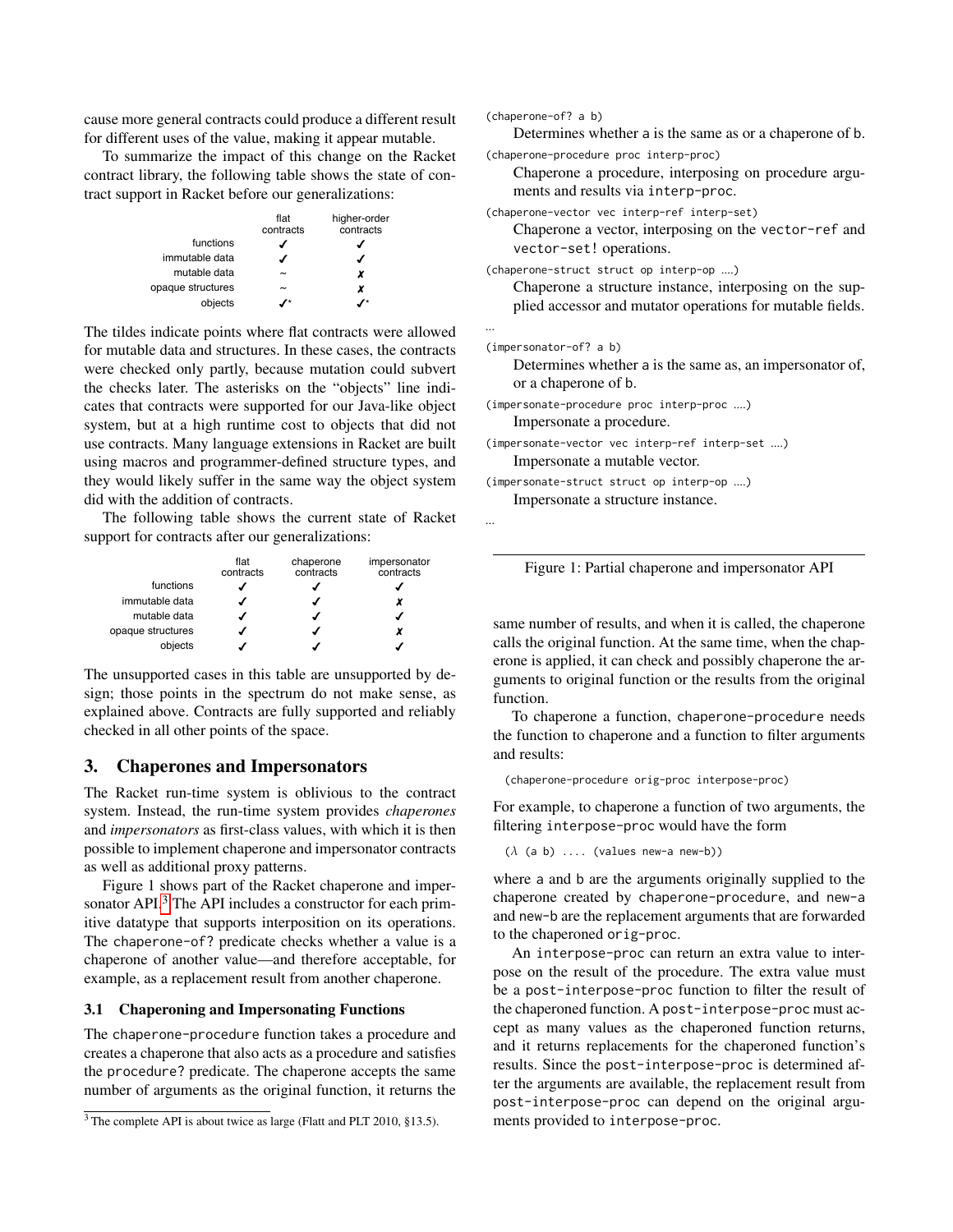For example, to chaperone a function of two arguments that produces a single result, and to adjust the result as well as the arguments, an interpose-proc would have the form

```
(λ (a b) .... (values new-a new-b
                      ; post-interpose-proc:
                      (λ (result) .... new-result)))
```
where result is the result of the chaperoned proc, and new-result is the result that is delivered to the caller of the chaperone.

When the run-time system applies interpose-proc for a chaperoned function call, it checks that the replacement arguments from interpose-proc are the same as or chaperones of the original arguments. Similarly, when the run-time system applies a post-interpose-proc to the chaperoned call's result, it checks that the replacement result is the same as or a chaperone of the original.

Using chaperones to implement contracts is straightfoward. The contract on a procedure like sqr,

```
(provide/contract
[sqr (real? . -> . nonnegative-real?)])
```
is implemented as a chaperone of sqr:

```
(chaperone-procedure
sqr
 (λ (n)
   (unless (real? n) (blame client "real"))
   (values
    n
    (λ (result)
      (unless (nonnegative-real? result)
        (blame provider "nonnegative real"))
      result))))
```
Here, the blame function takes an identifier which names the blamed party and a string that describes the reason that party broke the contract. The parties provider and client are the modules that export and import the sqr function, respectively.

The -> contract constructor creates a chaperone to implement a function contract when the argument and result contracts are flat contracts, like real? and nonnegative-real?, or chaperone contracts. If the -> contract constructor encounters an impersonator contract like  $\alpha$ , then it must instead create an impersonator.

The impersonate-procedure constructor works the same way as chaperone-procedure. When an impersonator is applied, the run-time system skips the check on argument and result replacements, since they are not required to be the same as or chaperones of the original arguments and results. Naturally, the result of impersonate-procedure is not chaperone-of? the original procedure, so it cannot be used in situations that require a chaperone.

#### 3.2 Chaperoning and Impersonating Vectors

The chaperone-vector function takes a vector and creates a chaperone that appears to be like any other vector: the

vector? predicate returns true when applied to the chaperone, and equal? can be used to compare the chaperone to another vector.

To chaperone a vector, chaperone-vector needs the vector to chaperone and two functions: one function that interposes on access of vector elements, and another that interposes on assignments to vector slots:

(chaperone-vector vec interpose-ref interpose-set)

When vector-ref is called on the chaperone with an index i, interpose-ref is called with three arguments: vec, i, and the result of (vector-ref vec i), which is the result that would be returned by the original vector. The result of interpose-ref is a replacement for (vector-ref vec i), and so it must be the same as this value or a chaperone thereof. The protocol for interpose-set is essentially the same.

For example, the contract for partial-sums!,

```
(provide/contract
[partial-sums! ((vectorof number?) . -> . any)])
```
is implemented using chaperone-vector. The installed chaperone ensures the client supplied a vector that contains only numbers and constrains partial-sums! from changing the vector to include non-numbers:

```
(chaperone-procedure
partial-sums!
 (λ (vec)
   (unless (vector? vec) (blame client "vector"))
   (chaperone-vector
   vec
    ; Check accesses, interpose-ref:
    (λ (vec i val)
      (unless (number? val) (blame client "number"))
      val)
    ; Check mutations, interpose-set:
    (λ (vec i val)
      (unless (number? val) (blame provider "number"))
      val)))
```
Note how interpose-ref blames client for a non-number value, while interpose-set blames provider; if the vector were a result of partial-sums! instead of an argument, the roles would be reversed. This swapping of blame labels is analogous to the swapping that occurs when functions are used as arguments versus results, and it is supported naturally by the chaperone API.

It may seem that an interpose-ref needs only an index, since the interpose-ref provided to chaperone-vector could capture vec in its closure and extract the original value from vec. Passing vec, however, helps avoid the extra overhead of allocating a closure when creating a vector chaperone. More significantly, a vector chaperone can wrap another chaperone, in which case the vector-ref interposition functions compose naturally and with linear complexity when vec, i, and val are all provided. Along similar lines, interpose-set could install its replacement value directly into vec, but to facilitate composition it instead returns a value to be installed.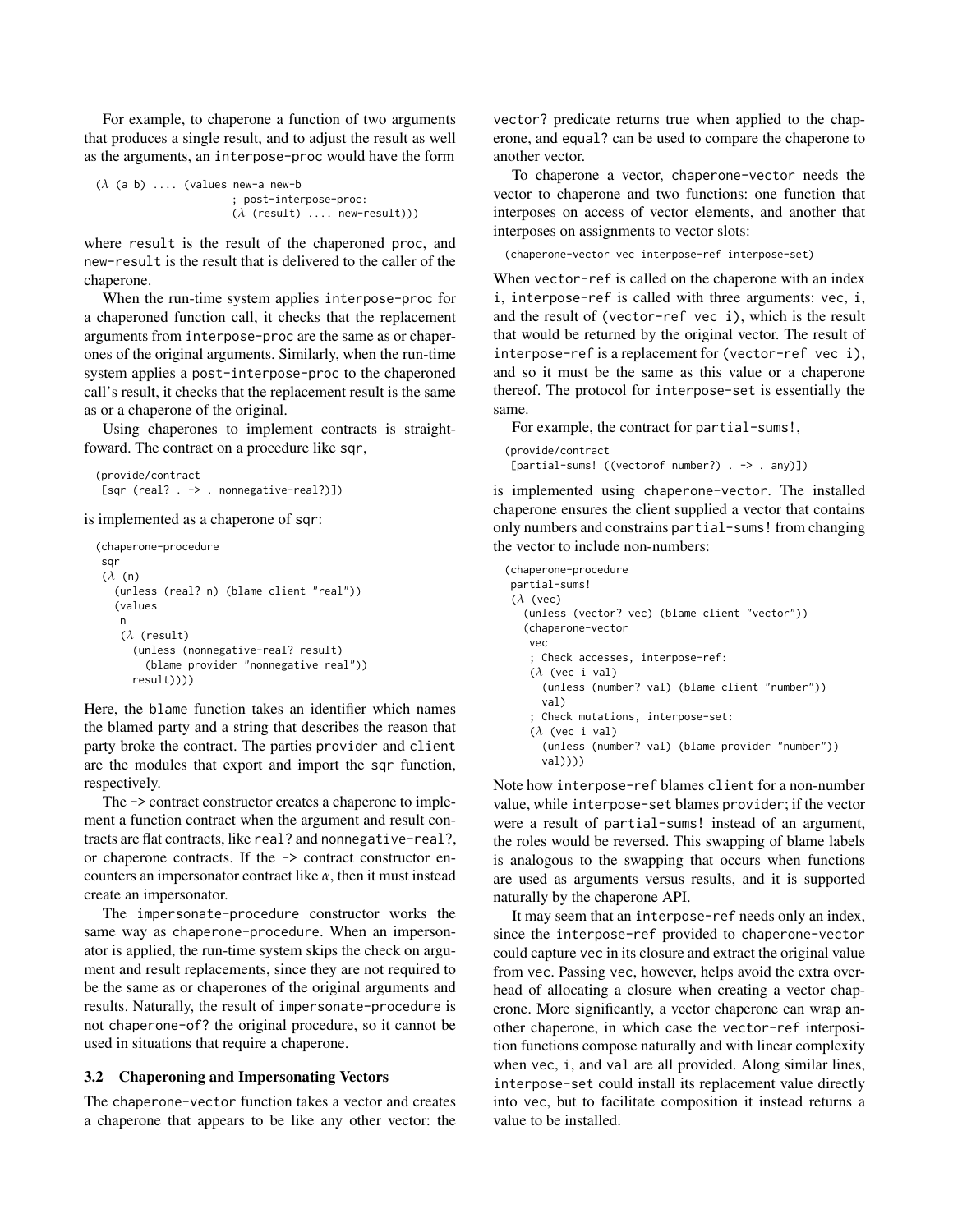The impersonate-vector function works the same way as chaperone-vector, but without chaperone checks on replacement values. In addition, impersonate-vector is limited to *mutable* vectors. If a vector is known to be immutable (via Racket's immutable? predicate), then vector-ref on a particular slot should always return the same result. Chaperones enforce a suitable notion of "same result," so immutable vectors can be chaperoned; impersonators could break the intent of an immutable vector, so immutable vectors cannot be impersonated.

#### 3.3 Chaperoning and Impersonating Structures

As noted in section 2.3, Racket's struct form creates a new structure type with a fixed number of fields, and it binds constructor, predicate, accessor, and (optionally) mutator functions for the new structure type. For example,

```
(struct fish (color [weight #:mutable]))
```
defines the constructor fish to create instances, the predicate fish? to recognize instances, the accessor fish-color to extract the first field of an instance, and the accessor fish-weight to the extract the second field of an instance. Since the second field is annotated #:mutable, struct also binds set-fish-weight! as a mutator to change an instance's second field.

The chaperone-struct function creates a chaperone on an instance of a structure type. Whereas the chaperone constructors for functions and vectors take a fixed number of interposition functions, chaperone-struct deals with arbitrary structure types that can have different numbers of fields and varying visibility of operations. The chaperone-struct function thus takes a structure instance with a sequence of pairs of operations and interposition procedures. For example, a contract on a fish instance dory—to ensure that dory is blue and between 10 and 12 pounds—could be implemented as

```
(chaperone-struct
dory
fish-color (validate-color provider)
fish-weight (validate-weight provider)
 set-fish-weight! (validate-weight client))
```
where validate-color and validate-weight perform the actual checks.

In principle, every value in Racket is a structure, and chaperone-vector and chaperone-procedure internally use chaperone-struct to apply chaperones through interposition of private accessors and mutators.[4](#page-7-0) By exposing or hiding structure operations, a library implementer can choose to either allow clients to use chaperone-struct directly or force clients to use some other chaperone-creation function that is exported by the library.

The impersonate-struct function works the same way as chaperone-struct, but without chaperone checks on replacement values. Just like impersonate-vector, impersonate-struct only allows interposition on mutable fields of a structure.

# 4. Interposition beyond contracts

Chaperones and impersonators are not limited in use to implementing contracts. To demonstrate additional uses, we discuss the implementation of remote objects that provide a local view on a remote service with impersonators, and we discuss the implementation of revocable membranes (Miller 2006) with chaperones.

#### 4.1 Remote Objects

To illustrate remote objects, we use impersonators to implement a view on IMAP accounts. The resulting view is manipulated by the programmer like normal, local data, but the view retrieves information lazily from the IMAP server using the interposition capability of impersonators. Since the data we retrieve from the server is not the same as the data stored in the wrapped local data structures, we must use impersonators, not chaperones.

First, we require an existing Racket library that provides IMAP functionality:

(require net/imp)

Building on this library, an IMAP session is represented as a hash table that maps mailbox names to mailboxes. A hashtable impersonator interposes on the lookup, assign, remove, and key-enumeration operations of a hash table, where the lookup interposition function first filters the key and returns another procedure to adjust the lookup result. To simplify the presentation, the impersonator for the mailbox hash allows only lookup and key-enumeration (replacing or removing mailboxes is not allowed), effectively making the table readonly.

```
(define (imap-hash server user pass)
  (define-values (conn c r)
    (imap-connect server user pass "INBOX"))
  (define mailboxes
    (map second (imap-list-child-mailboxes conn #f)))
  (imap-disconnect conn)
  (impersonate-hash
   (make-hash (map (λ (m) (cons m #f)) mailboxes))
   (λ (h k)
     (values
     k
      (λ (h k v)
        (imap-mailbox-vector server user pass k))))
   (λ (h k v) (error "assign not allowed"))
   (λ (h k) (error "remove not allowed"))
   (λ (h k) k)))
```
To client code, the result of imap-hash looks like a hash table ht indexed by byte-string mailbox names, so that a client who wants to read messages from the "Ultra Mega" mailbox would access messages using (hash-ref ht #"Ultra Mega"). Instead of returning the placeholder #f that is stored in the hash table, the table access triggers a download of the "Ultra Mega" messages via imap-mailbox-vector.

<span id="page-7-0"></span><sup>&</sup>lt;sup>4</sup> In practice, most (but not all) procedures and vectors have specialized representations that are exploited by the just-in-time compiler.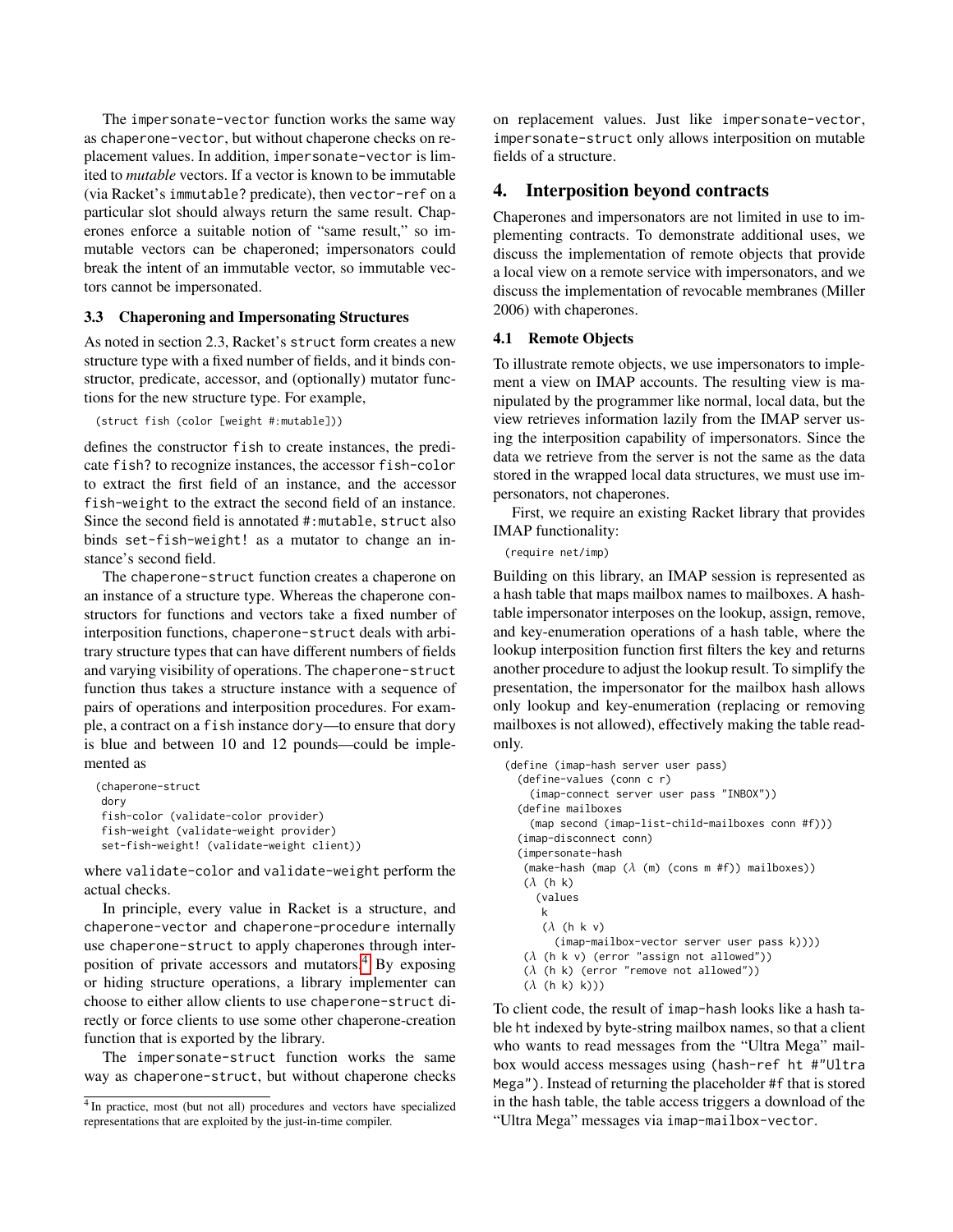Ultimately, each message contains four parts: (1) the message position within the mailbox, (2) the headers of the message, (3) the body of the message, and (4) the IMAP flags associated with the message.

```
(struct message (pos
```
[headers #:mutable] [body #:mutable] [flags #:mutable]))

Fields other than pos in message are marked as mutable so that the impersonator can retrieve them lazily. That is, the impersonator for a message connects to the IMAP server when any field other than pos is accessed:

```
(define (imap-message server user pass mbox pos)
  (define (fetch-field field)
    (define-values (conn c r)
      (imap-connect server user pass mbox))
    (define val
      (first (first
              (imap-get-messages conn
                                 (list pos)
                                 (list field)))))
    (imap-disconnect conn)
   val)
  (impersonate-struct
   (message pos #f #f #f)
  message-headers
   (λ (s f) (fetch-field 'header))
  message-body
   (λ (s f) (fetch-field 'body))
   message-flags
   (λ (s f) (fetch-field 'flags))))
```
#### 4.2 Revocable Membranes

Revocable membranes (Donnelley 1976; Miller 2006; Rajunas 1989) allow one software component to share values that contain behavior or state with another component, but to later revoke access to those values when needed. Such membranes are useful for providing untrusted parties timelimited access to sensitive data, and they have been verified to enforce the appropriate security properties (Murray 2010).

Because the wrapped values should react identically to the original values except for errors due to the membrane being revoked, chaperones are sufficient to implement membranes, despite the invariants that Racket enforces. In our implementation, a component provides chaperoned versions of values that may contain behavior or state, and the chaperone checks for revocation before applying functions and accessing or mutating state. In addition to demonstrating the expressiveness of chaperones, previous membrane designs rely on a universal message-passing interface, whereas chaperones support membranes for data such as vectors and structures.

To represent the membrane, we use a structure type that contains one field, revoked?, that initially contains #f. We provide two utility functions on membranes:

- check-membrane, which errors if a membrane has been revoked, and
- revoke-membrane, which revokes a membrane.

```
(struct membrane ([revoked? #:mutable #:auto])
        #:auto-value #f)
(define (check-membrane m)
  (when (membrane-revoked? m)
    (error "membrane revoked!")))
(define (revoke-membrane m)
```
(set-membrane-revoked?! m #t))

Van Cutsem and Miller (2010) and Austin et al. (2011) implement revocable membranes via a generic proxy mechanism that is uniform for all types of value. Thus, they need to implement only one proxy wrapper that appropriately recurs on any values returned from operations. In our system, however, different types of values have different chaperone interfaces, so we have a central dispatching function, membrane-value, that consumes a value and adds a membrane to it.

For basic values, like strings or numbers, no wrapping is necessary. For values like pairs, the pair need not be wrapped, but the values contained in the pair may require wrapping. For procedures and vectors, we simply use the appropriate type of chaperone. The interposing functions check the membrane, and if it is not yet revoked, allow the operation to proceed. Attempting to pass a value through a membrane causes an error if the value cannot be wrapped and may contain behavior or state.

```
(define (membrane-value v m)
  (cond
    [(or (null? v) (string? v) (number? v)) v][(pair? v)](cons (membrane-value (car v) m)
           (membrane-value (cdr v) m))]
   \Gamma(vector? v)
     (membrane-vector v m)]
   [ (procedure? v)(membrane-procedure v m)]
    [(struct? v)
    (membrane-struct v m)]
    [else
     (error "Value cannot flow through membrane" v)]))
```
To build a membrane, we simply create a chaperone that calls check-membrane before allowing any operation. Here's the code to add the chaperone to a vector.

```
(define (membrane-vector v m)
 (chaperone-vector
   v
   (λ (v i r)
     (check-membrane m)
     (membrane-value r m))
   (λ (v i r)
     (check-membrane m)
     (membrane-value r m))))
```
The other operations are similar (although the structure membrane is more complex, since structures have many operations in Racket). The full implementation is given in the technical appendicies that accompany this paper.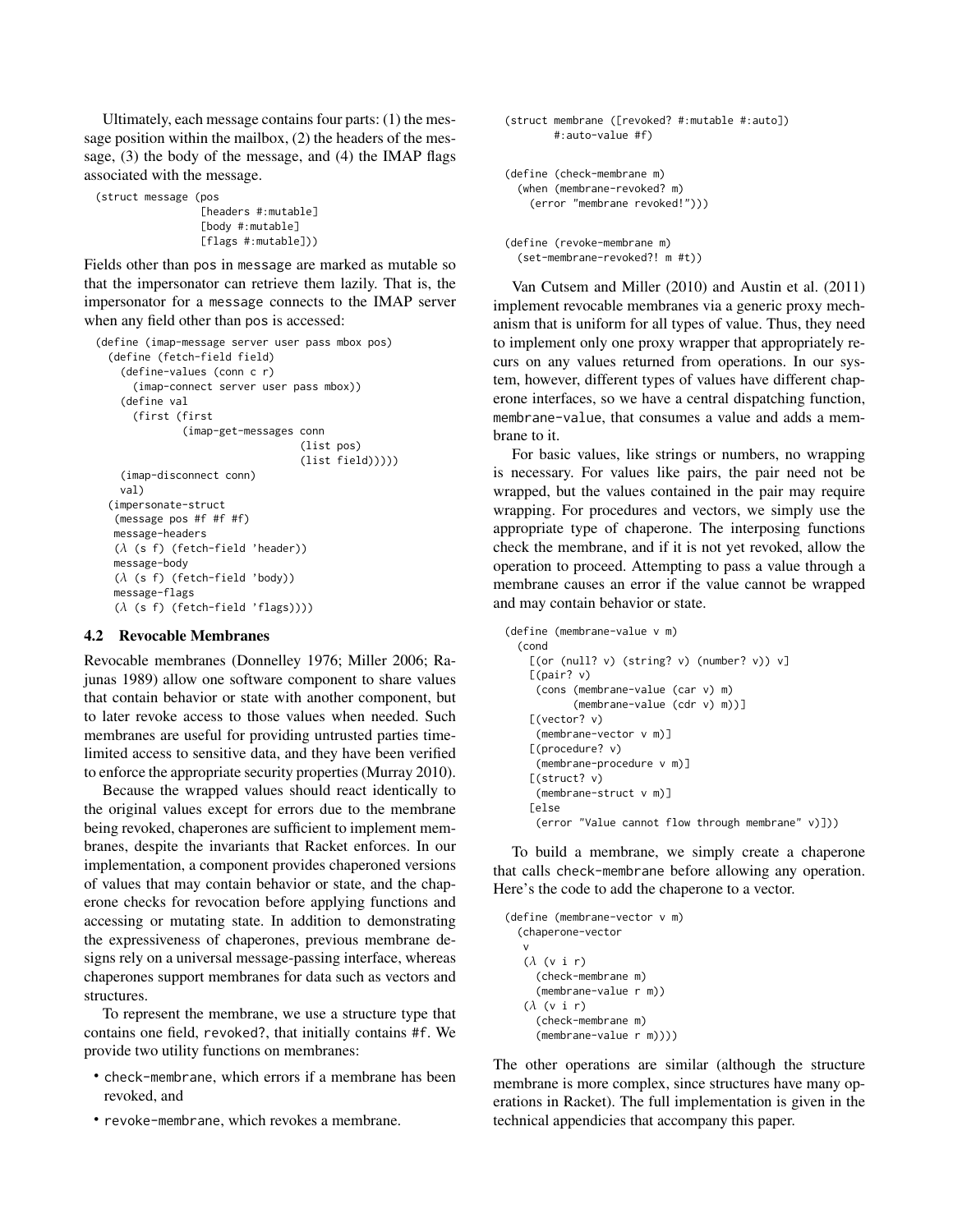#### **Reasoning about Reasonable Interposition** 5.

This section presents a formal model of our chaperones and impersonators. Using the model, we can formally establish limits on allowed interposition, and we can state a precise theorem that illustrates the desired properties of chaperones. To begin, we define VectorRacket, a subset of Racket with both mutable and immutable vectors. We then extend VectorRacket to include chaperones and impersonators for vectors and present our theorem for chaperone erasure.

```
p ::= (s b e)e ::= x | v | (\lambda (x ... ) e)s ::= ((x sv) ...)(c e ...)(if e e e)| (let ([x e] ...) e)
                                       sv ::= (\lambda (x ...) e) | (vector b v ...)\vert (vector-immutable \nu ...)
        I (error 'variable)
    v ::= b \mid n \mid (void) \mid primv ::= \ldots \cup lb ::= #t | #fl, m, o ::= (\text{loc } x)prim ::= equal? | vector
                                       P ::= (s b E)I vector-immutable
                                       E ::= [] | (v ... E e ...)I vector-ref
                                            (i f E e e)I vector-set!
                                            |(let ([x v] ... [x E] [x e] ... ) e)limmutable?
```
Figure 2: VectorRacket Syntax

#### 5.1 **Constraining Interposition**

By requiring that a chaperone or impersonator is attached to a value before it flows into otherwise oblivious code, the design of chaperones and impersonators implicitly constrains the interposition to that specific value. After a value is chaperoned, however, the dynamic behavior of the chaperone is hardly constrained; it is certainly not constrained to purely functional behavior. An interposition function associated with a chaperone can use the full power of Racket, which means that it can print output, modify global variables, or even change mutable arguments as they flow through the interposition layer.

At first glance, a lack of constraints on side effects may seem like an open invitation to breaking existing invariants of the programming language. An externally visible side effect that is performed through a chaperone, however, is no different from a side effect that is concurrently performed by another thread. A chaperone may gain access to local values that might not otherwise be exposed to other threads, but in a mostly functional language like Racket, those arguments tend to be immutable, which means that extra side effects through chaperones are constrained already by the immutability of the data.

In contrast, impersonators are prohibited from acting on immutable values, precisely to ensure that the invariants of immutability are preserved. For example, extracting the value of a field from an immutable structure should always return the same result; chaperoned structures still preserve this behavior, thanks to the chaperone-of? check that impersonators skip.

Since chaperones and impersonators offer little additional possibilities for side effects compared to threads, and since Racket libraries must already account for the possibility of concurrent threads when checking and enforcing invariants, chaperones and impersonators create few new complications on that front. We are therefore concerned with the ability of a chaperone or impersonator to change the result that is produced by an operation, and hence our investigation concentrates on that problem. To further simplify the model, we restrict attention to procedures and mutable and immutable vectors, since the structure-type generativity can be simulated through vectors, procedures, and hidden type tags.

#### 5.2 VectorRacket

Figure 2 shows the grammar for VectorRacket. The surface language (the left-hand column) includes  $\lambda$  expressions, application, variables  $(x)$ , let expressions, if expressions, errors, booleans  $(b)$ , natural numbers  $(n)$ , a "void" result for side effects, and primitives. The primitives include operations for creating and inspecting vectors, as well as two predicates: equal? to compare two values structurally and immutable? to determine whether a value is an immutable vector

The evaluator for VectorRacket (figure 3) returns the atomic tag proc or vector to indicate that the result of evaluation was some procedure or some vector, respectively. If the result was some other kind of value, the evaluator returns it directly. If evaluation gets stuck at a non-value, the evaluator returns error. The evaluator is a partial function, since it is undefined when evaluation of a program fails to terminate.

The evaluator uses the reduction relation  $\rightarrow$ , which is shown in figure 4. The relation uses the additional syntactic categories given on the right-hand column of figure 2. The reduction relation operates on programs  $(p)$ , which consist of three parts: a store  $(s)$  to map locations to procedures and vectors  $(sv)$ , a boolean to track whether evaluation is in the dynamic extent of a chaperone's interposition function (which aids with the formulation of our formal results), and an expression. The language for expressions is nearly the same as the set of surface-level expressions, with the exception that the production (loc  $x$ ) is added to stand for a value in the store. Finally,  $P$  and  $E$  are evaluation contexts for programs and expressions, respectively.

The rules are mostly standard, with a few exceptions. To support a notion of equality on procedures, procedures are allocated in the store via the [procedure] rule, so the  $[\beta v]$ rule extracts the procedure from the store before substitution. The rules for if treat non-#f values as if they were true (as in Racket).

The [equal?] rule defers to the equal metafunction (not shown here), which returns #t when the (potentially infinite) unfolding of the first argument is equal to the (potentially infinite) unfolding of the second. The immutable? predicate detects immutable vectors. The remaining rules handle vec-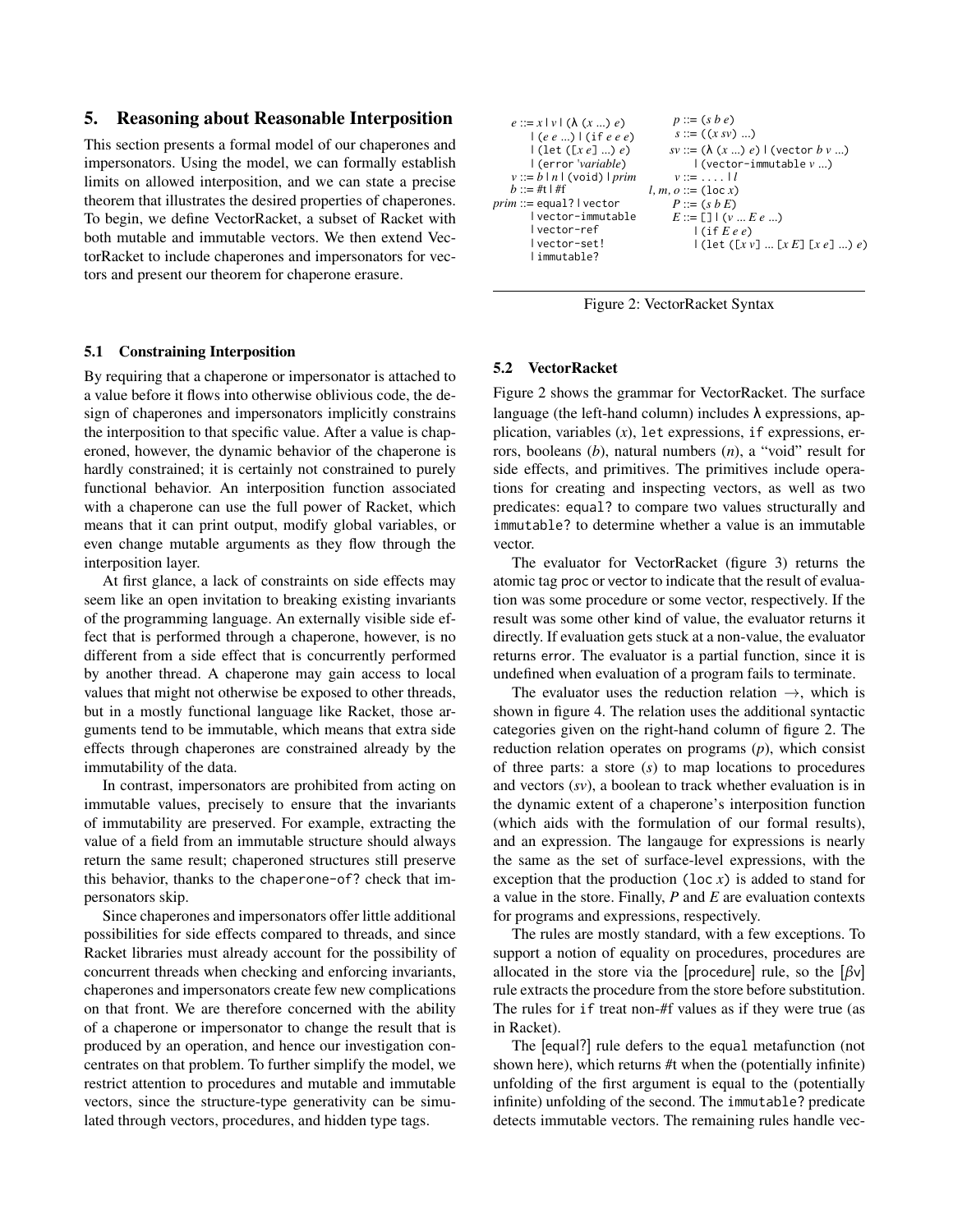$$
\text{Eval}[[e]] = \left\{ \begin{array}{ll} \text{proc} & \text{if } \left( \left( \right) \#e \right) \to^* \left( s \ b \ ( \text{loc } x ) \right) \text{ and } \\ & s(x) = \left( \lambda \ (x \dots) \ e' \right) \\ & \text{vector} & \text{if } \left( \left( \right) \#f \ e \right) \to^* \left( s \ b \ ( \text{loc } x ) \right) \\ & \text{if } \left( \left( \right) \#f \ e \right) \to^* \left( s \ b \ v \right) \\ & \text{error: } \text{msg if } \left( \left( \right) \#f \ e \right) \to^* \left( s \ b \ ( \text{error } \text{msg} ) \right) \\ & \text{error} & \text{if } \left( \left( \right) \#f \ e \right) \to^* p' \ \text{and} \\ & p' \not\to p'' \ \text{for any } p'' \end{array} \right.
$$

Figure 3: VectorRacket Evaluator (function clauses in order)

tor allocation, access, and update, where vector allocation records whether it was allocated by an interposition (i.e., the program state's boolean).

#### 5.3 VectorRacket with Chaperones

Figure 5 extends the syntax of VectorRacket with chaperones and impersonators. The extensions include three new primitives, value forms for chaperones and impersonators, and set-marker and clear-marker forms to record whether evaluation has entered a chaperone's interposition functions.

The chaperone-vector primitive works as in Racket: its first argument is a vector to be chaperoned, its second argument is a procedure to interpose on vector access, and its third argument is a procedure to interpose on vector update:

Eval  
\n
$$
\left\{\n \begin{array}{l}\n \text{(vector-ref} \\
 \text{(chaperone-vector (vector 1 2 3))} \\
 \text{(A (vec i ov) ov)} \\
 \text{(A (vec i ov) ov)} \\
 \text{(A (vec i ov) ov)}\n \end{array}\n \right\} = 2
$$

If the interposition function attempts to return a completely different value, the program aborts, signalling an error that the chaperone misbehaved:

| Eval (vector-ref               | $\parallel$ = error: bad-cvref |
|--------------------------------|--------------------------------|
| (chaperone-vector (vector 123) |                                |
| $(\lambda$ (vec i ov) 17)      |                                |
| $(\lambda$ (vec i ov) ov))     |                                |
|                                |                                |

The [out-cvec-ref] and [in-cvec-ref] rules of figure 6 handle vector-ref for chaperones. The two rules are essentially the same, but [out-cvec-ref] applies when evaluation first moves into interposition mode, while [in-cvec-ref] applies when evaluation is already in interposition mode (as indicated by the boolean in the program state). In either case, the rules expand a vector-ref application to extract a value from the chaperoned vector, apply the interposition function, and check that the interposition function's result is a chaperone of the original value. The [out-cvec-ref] rule also uses set-marker and clear-marker to move into and out of interposition mode. The [setm] and [clearm] helper rules directly manipulate the boolean in the program state and then reduce to their arguments.

| $(s b E[(\lambda (y)) e)]$<br>$\rightarrow$ (s[x $\mapsto$ ( $\lambda$ (y ) e)] b E[(loc x)])<br>where $x$ fresh                                                                                          | [procedure]             |
|-----------------------------------------------------------------------------------------------------------------------------------------------------------------------------------------------------------|-------------------------|
| $(s b E[(\text{loc } x_p) v )]$<br>$\rightarrow$ (s b E[{x:=v, } e])<br>where $(\lambda (x ) e) = s(x_n),  (v )  =  (x ) $                                                                                | $\lceil \beta v \rceil$ |
| $P[(let ([x v]  ) e)] \rightarrow P[\{x := v, \} e]$                                                                                                                                                      | [let]                   |
| $P[(if \vee e_1 e_2)] \longrightarrow P[e_1]$<br>where $v \neq #f$                                                                                                                                        | [ift]                   |
| $P[(\text{if }#f \ e_1 \ e_2)] \longrightarrow P[e_2]$                                                                                                                                                    | [iff]                   |
| (s b E[(error 'variable)])<br>$\rightarrow$ (s b (error 'variable))<br>where $[1] \neq E$                                                                                                                 | [error]                 |
| $(s b E[(equal? v1 v2)])$<br>$\rightarrow$ (s b E[equal[[s, $v_1, v_2$ ]]]                                                                                                                                | [equal?]                |
| (s b E[(vector v )])<br>$\longrightarrow$ (s[x $\mapsto$ (vector b v )] b E[(loc x)])<br>where $x$ fresh                                                                                                  | [vector]                |
| $(s b E[$ (immutable? $v)$ ])<br>$\rightarrow$ (s b E[immutable[[s, v]]])                                                                                                                                 | [immut]                 |
| $(s b E[$ (vector-immutable $v  )$ ])                                                                                                                                                                     | [immvec]                |
| $\rightarrow$ (s[x $\mapsto$ (vector-immutable v )] b E[(loc x)])<br>where $x$ fresh                                                                                                                      |                         |
| $(s b E[$ (vector-set! (loc x) n $v_{new}$ )])<br>$\longrightarrow$ (s[x $\mapsto$ (vector b $v_1$ $v_{new}$ $v_3$ )]<br>b E[(void)]<br>where (vector $b v_1  v_2 v_3 $ ) = $s(x)$ ,<br>$  (v_1  )   = n$ | [vector-set!]           |
| $(s b1 E[(vector-ref (loc x) n)])$<br>$\rightarrow$ (s $b_1 E[v_2]$ )<br>where (vector $b_2 v_1  v_2 v_3 $ ) = $s(x)$ ,<br>$ (v_1 )  = n$                                                                 | [mvec-ref]              |
| $(s b1 E[(vector-ref (loc x) n)])$<br>$\rightarrow$ (s $b_1 E[v_2]$ )<br>where (vector-immutable $v_1  v_2 v_3 $ ) = $s(x)$ ,<br>$ (v_1 )  = n$                                                           | [immvec-ref]            |

Figure 4: VectorRacket Reductions

The [out-cvec-ref] and [in-cvec-ref] rules of figure 6 handle vector-set! on vector chaperones in a similar manner. The [ivec-ref] and [ivec-ref] rules handle vector-ref and vector-set! on impersonators, which do not require chaperone-of? checks. The [cvec] and [ivec] rules handle chaperone and impersonator construction.

The chaperone-of? primitive defers to the metafunction chaperone-of of figure 6. The result of chaperone-of is #t for syntactically identical values. If both arguments are immutable vectors of the same length, the elements are checked point-wise. If the first argument is a location in the store that points at a chaperone, the metafunction recurs using the chaperoned value. Otherwise, chaperone-of returns #f.

#### 5.4 Chaperone Erasure

To state our central theorem on chaperone proxies, we need the notion of *chaperone erasure* for a subset of programs. If a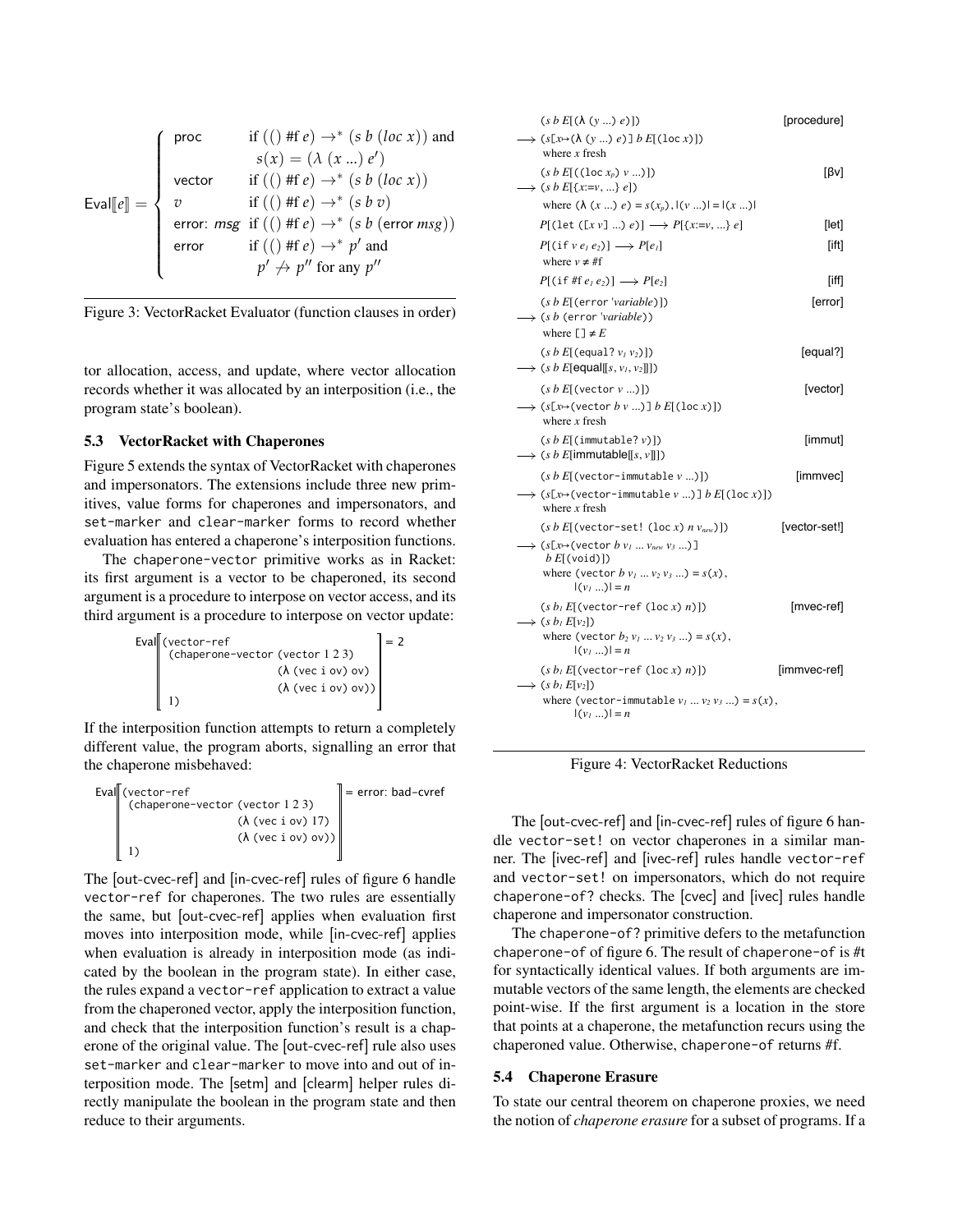prim ::= .... | chaperone-vector | chaperone-of? | impersonate-vector  $sv ::= \ldots$  (chaperone-vector  $lm \, o$ ) (impersonate-vector  $lm \, o$ )  $e ::= \ldots$ .  $|$  (set-marker  $e$ )  $|$  (clear-marker  $e$ )

#### Figure 5: VectorRacket Chaperone Syntax Extensions

```
(s \#f E[(vector-ref (loc x) n)])[out-cvec-ref]
\longrightarrow (s #f E[(let ([old (vector-ref ln()])
                (\text{let } (\text{[new }(\text{set-market } (m \, l \, n \, \text{old})))(clear-marker
                     (if (chaperone-of? new old)
                         new
                         (error 'bad-cvref)))))])
      where (chaperone-vector lm o) = s(x)(s #t E[(vector-ref (loc x) n)])[in-cvec-ref]
\longrightarrow (s #t E[(let ([old (vector-ref ln)])
               (\text{let } (\text{[new } (m \, l \, n \text{ old})])(if (chaperone-of? new old)
                      new
                      (error 'bad-cvref)))]where (chaperone-vector lm \space o) = s(x)(s b E[(set-market e)]) \longrightarrow (s #t E[e])[setm]
     (s b E[(\text{clear–marker } e)]) \longrightarrow (s \# f E[e])[clearm]
     (s \#f E[(vector-set! (loc x) n v)])[out-cvec-set!]
   \rightarrow (s #f E[(let ([new (set-marker (o lnv))])
                (clear-marker
                  (if (chaperone-of? new v)(vector-set! In new)(error 'bad-cvset))))])
      where (chaperone-vector lm \space o) = s(x)(s #t E[(vector-set! (loc x) n v)])[in-cvec-set!]
  \rightarrow (s #t E[(let ([new (o l n v)])
                (if (chaperone-of? new v)(vector-set! In new)(error 'bad-cvset)))])
      where (chaperone-vector lm \space o) = s(x)(s b E[(vector-ref (loc x) n)])[ivec-ref]
\rightarrow (s b E[(m l n (vector-ref l n))])
      where (impersonate-vector lm o) = s(x)(s b E[(vector-set! (loc x) nv)])[ivec-set!]
\rightarrow (s b E[(vector-set! l n (o l n v))])
      where (impersonate-vector lm \space o) = s(x)(s b E[(changerone-vector Im o)])[cvec]
\longrightarrow (s[x + (chaperone-vector l m o)] b E[(loc x)])
      where is vector [[s, l]], x fresh
                                                                          [ivec]
     (s b E[(\text{impersonate-vector } l m o)])\longrightarrow (s[x\mapsto(impersonate-vector l m o)] b E[(loc x)])
      where ismutable[[s, l]], x fresh
     (s b E[(chaperone-of? v<sub>1</sub> v<sub>2</sub>)])[cof]
\longrightarrow (s b E[chaperone-of[[s, v<sub>1</sub>, v<sub>2</sub>]]])
chaperone-of[[s, v, v]]= #t
chaperone-of[[s, (\text{loc } x), v_2]]
                                        = chaperone-of[[s, l, v_2]]
where (chaperone-vector lm \space o) = s(x)chaperone-of[[s, (loc x), (loc y)]] = \Lambda[[chaperone-of[[s, v_1, v_2]], ...]]
where (vector-immutable v_1 ...) = s(x),
       (vector-immutable v_2 ...) = s(y), |(v_1 ...)|= |(v_2 ...)
chaperone-of[[s, v_1, v_2]]
                                        = #f
```
Figure 6: VectorRacket Chaperone Reductions and Metafunctions

well-behaved program with chaperones evaluates to a value, then the program with all chaperones removed will evaluate to an equivalent value. In our model, a well-behaved program is a program whose chaperone wrappers do not affect mutable vectors used by the "main" program, that is, the program with chaperones erased. There are two ways that chaperones might do this: through mutating vectors allocated by the main program, or providing the main program with vectors allocated by the chaperone, which can later be used as a channel of communication.

Since chaperone wrappers must return values that are chaperones of the appropriate argument, and chaperones must share the same mutable state, providing the main program with chaperone-allocated vectors is only possible by placing that vector in a vector allocated by the main program. Thus, we need only detect the mutation of main program state within a chaperone wrapper to detect ill-behaved programs. We do this by looking for reductions where the left hand side is marked as being under the dynamic extent of a chaperone wrapper and the redex is a vector-set! on a vector allocated outside of any chaperone wrappers.

**Theorem 1.** For all e, if  $Eval$  = v and that evaluation contains no reductions whose left hand side is of the form  $(s_b \# t E[(vector-set! (loc x) v_b n)])$  where  $s_b(x) =$ (vector #f  $v_v$  ...), then Eval  $e_2$  = v, where  $e_2$  is the same as e but where any uses of chaperone-vector are replaced with  $(\lambda (v x v) v)$ .

*Proof sketch* To prove this theorem, we look at the trace of reductions for both the unerased and erased programs. First, we set up an approximation relation that relates program traces in the unerased reduction trace to program states in the erased reduction trace. Erased program states are approximately equal to unerased program states when they contain the same expression, modulo the replacement of chaperone-vector with  $(\lambda (vxy)v)$ , and the graph of memory allocated by the main program is the same in both, modulo any chaperones allocated by the unerased program. We then show that VectorRacket reduction respects this approximation, and that values from approximated states are equal under our evaluation function.

The full proof is given in the technical appendicies.

#### Performance 6.

Although our motivation for adding chaperones and impersonators to Racket is to increase the expressiveness of the contract system, performance is a major concern. Our primary concern is that support for chaperones, impersonators, and contracts is "pay as you go" as much as possible; that is, programs that do not use the features should not pay for them. A secondary concern is the performance of chaperones, impersonators, and contracts themselves, which should not impose excessive overheads on programs that use them.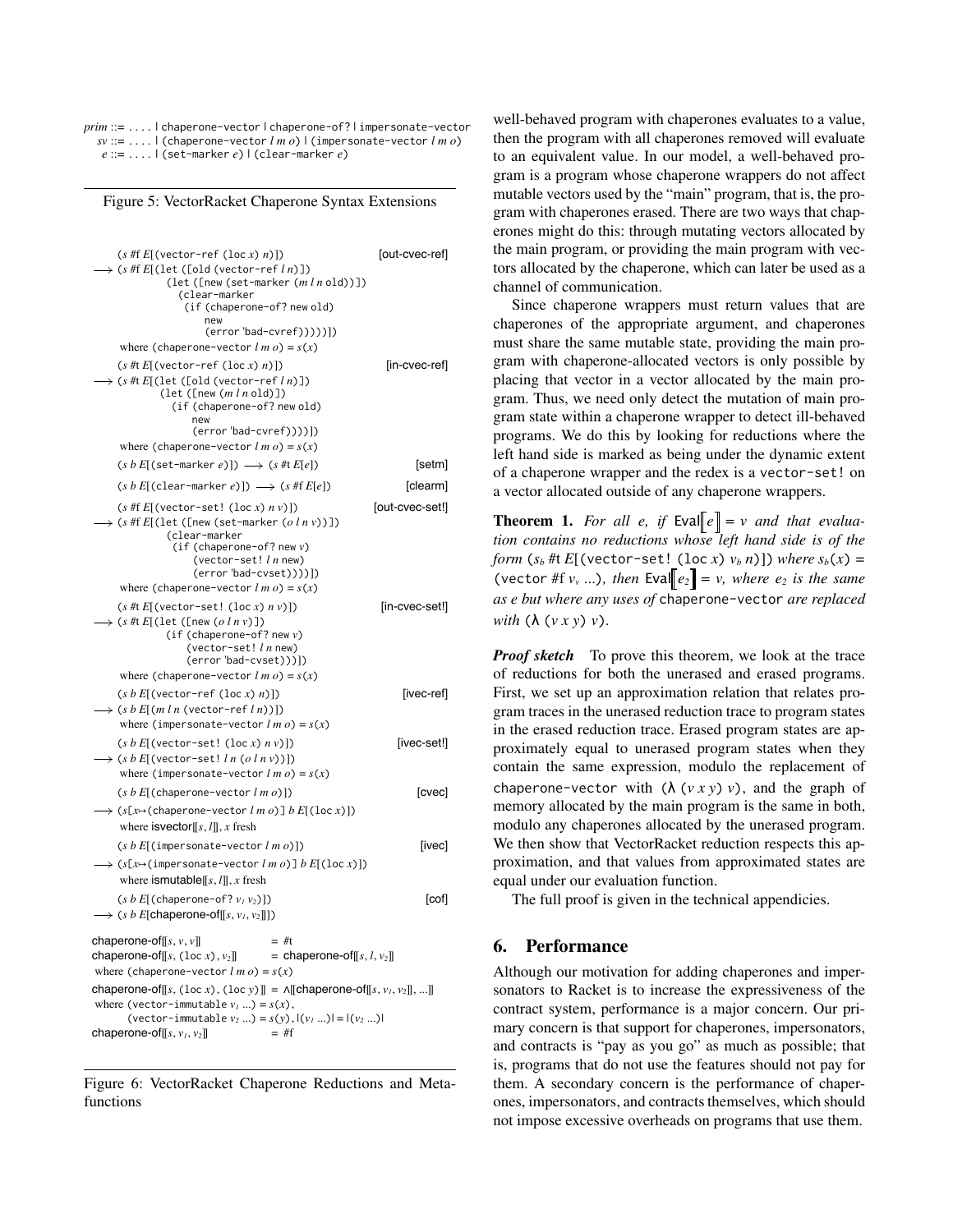The Racket implementation uses a just-in-time (JIT) compiler to convert bytecode into machine code for each function when the function is first called. When the JIT compiler encounters certain primitive operations, such as vector-ref, it generates inline code to implement the operation's common case. The common case corresponds to a non-chaperone, non-impersonator object. For example, the inlined vector-ref code checks whether its first argument has the vector type tag, checks whether its second argument is a fixnum, checks whether the fixnum is in range for the vector, and finally extracts the fixnum-indexed element from the vector; if any of the checks fail, the generated machine code bails out to a slower path, which is responsible for handling chaperones as well as raising exceptions for bad arguments. The addition of chaperones thus has no effect on the machine code generated by the JIT compiler or its resulting performance when chaperones are not used in dynamically typed Racket code. We therefore concentrate our performance analysis on the overhead of using chaperones and impersonators, both by comparing this overhead to programs without interposition as well as comparing the performance of chaperones and impersonators to other proxy systems.

The source code for all of the benchmarks presented in this section are in the technical appendices.

#### 6.1 Procedure Performance

To measure the performance overhead of chaperones and impersonators for procedures, we start with microbenchmarks comparing Racket to two variants of Scheme—Chicken and Larceny—plus two variants of Javascript—V8 and Spider-Monkey, with JägerMonkey and type inference (Hackett and Guo 2012) enabled for the latter.

The first set of benchmarks involve 10 million calls to the identity function in increasingly expensive configurations, with results shown in figure 7:

- direct Each call is a direct call, which is inlined by the Racket compiler and most others.
- indirect Each call is through a variable that is assigned to the identity function. Since Racket is designed for functional programming, its compiler makes no attempt to see through the assignment, so the assignment disables inlining of the function. For Javascript, the indirection is similarly just an assignment, but Javascript implementations tend to see through such assignments; and we make no attempt to obfuscate the program further from Javascript JITs.
- wrapped Each call is through a function that calls the identity function. Like **indirect**, both the identity function and its wrapper are hidden from the Racket compiler via assignments to prevent inlining—and therefore to simulate at the source level the kind of indirections that a chaperone or impersonator create.

#### Run times in milliseconds

|                    | Racket   | Chicken Larceny |       | V8                                    | SM     |
|--------------------|----------|-----------------|-------|---------------------------------------|--------|
| direct             | 29       | 115             | 66    | 42                                    | 37     |
| indirect           | 123      | 226             | 63    | $40\pm$                               | 46     |
| wrapped            | 176      | 218             | 85±   | 36                                    | 95     |
| wrapped+check      | 358      | 446             | 163   | 195                                   | 139    |
| wrapped+return     | $562\pm$ | 525             | 197   | 401                                   | 1,211  |
| proxy              |          |                 |       | $1,903 \pm$                           | 1,931  |
| impersonate        | 922      |                 |       |                                       |        |
| chaperone          | 920      |                 |       |                                       |        |
| impersonate+return | 1,642    |                 |       |                                       |        |
| chaperone+return   | 1,676    |                 |       |                                       |        |
| church             | 1,258    | 1,113           | 706   | 2,282                                 | 9,368  |
| church-wrap        | 4,067    | 8,014           | 3,458 | 8,071                                 | 26,785 |
| church-proxy       |          |                 |       | 41,717                                | 79,214 |
| church-chaperone   | 43,805   |                 |       |                                       |        |
| church-chaperone/a | 4,653    |                 |       |                                       |        |
| church-contract    | 7,607    |                 |       | $293,149^{\dagger} 226,135^{\dagger}$ |        |

Average of three runs;  $\pm$  inidicates a standard deviation between 5% and 10% of the average, while all others are within 5% of the average. Benchmark machine: MacBook Air, 1.8 GHz Intel Core i7, 4GB running OS X 10.7.4. Implementations: Racket v5.3.0.16 (git b0f81b5365) 64-bit, Chicken v4.7.0 64-bit using -O3 -no-trace, Larceny v0.98b1 32-bit using -r6rs -program, V8 shell v3.12.19 (git cb989e6db8) 64-bit using --harmony, SpiderMonkey v1.8.5+ (hg 23a7ba542bb5) 64-bit using -m -n, where  $<sup>†</sup>$  uses contracts generated by Contracts.coffee 0.2.0 (Disney 2012),</sup> and the V8 run further uses --noincremental-marking to avoid a problem with weak maps.

Figure 7: Procedure-call microbenchmark results

- wrapped+check Each call to a function like wrapped is generated by a higher-order function that accepts a function to convert to the original function's argument and another to convert the result; the identity conversion is provided. This variant simulates the old implementation of contracts in Racket by using lambda as the interposition mechanism instead of impersonate-procedure or chaperone-procedure.
- wrapped+return Like wrapped, but in addition to returning the result of the identity function, the wrapper returns another function (also the identity function) that the caller should apply to the result. This variant simulates interposition on both the arguments and results of a wrapped function as performed by chaperones and impersonators, but staying within normal function calls.
- proxy For Javascript, calls the identity function through a proxy created by Proxy.createFunction (Van Cutsem and Miller 2010), which is roughly analogous to calling a function through an impersonator.
- impersonate and chaperone For Racket, calls the identity function through an impersonator and chaperone, respectively, interposing only on the arguments of the function.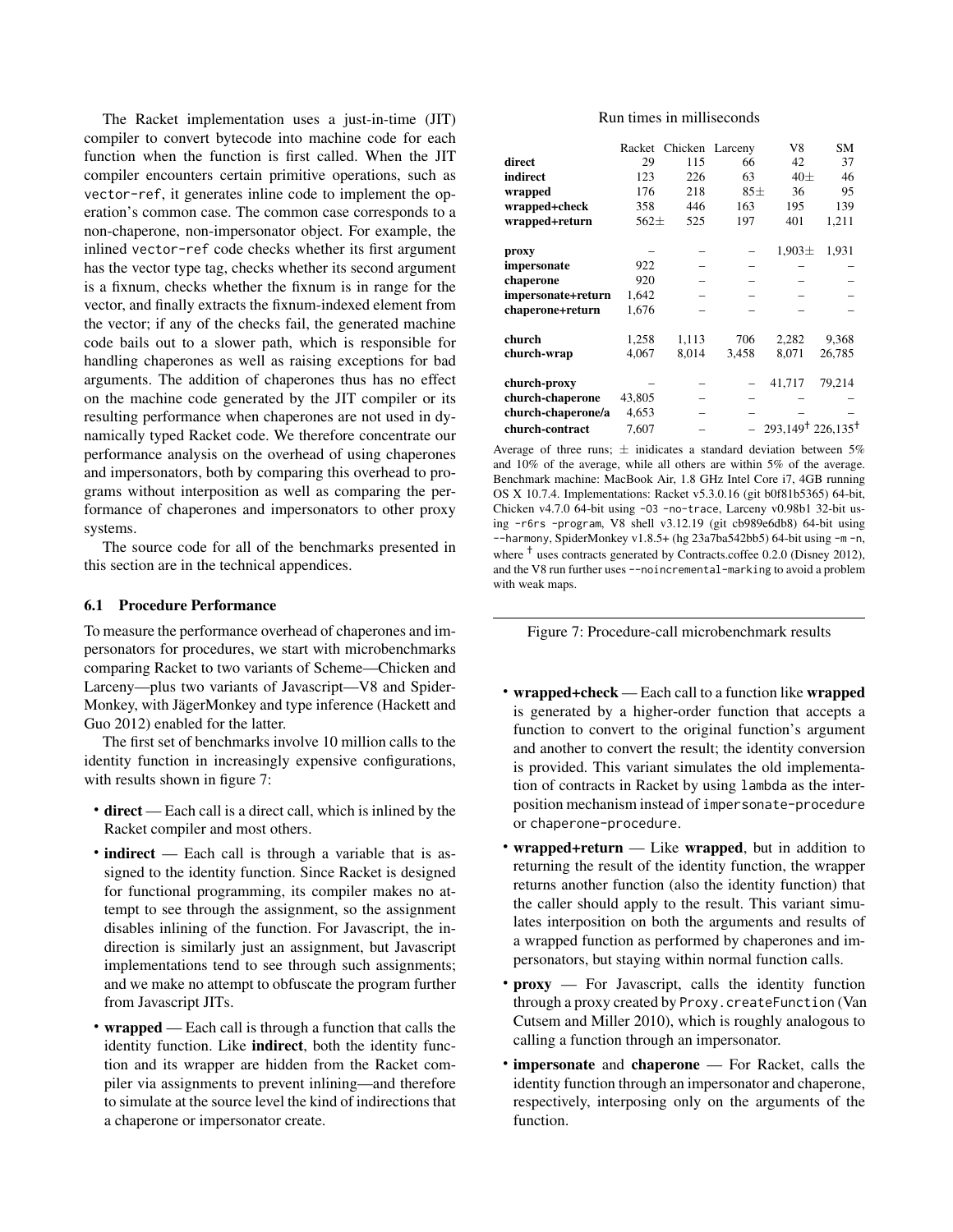• impersonate+return and chaperone+return — For Racket, calls the identity function through an impersonator and chaperone, respectively, interposing on both the arguments and results of the function with the identity conversion.

Although it is difficult to compare performance across languages with different semantics, these results suggest that Racket's performance is not out of line with other dynamiclanguage implementations, both in terms of its baseline performance and in the performance of chaperones and impersonators compared to Javascript proxy implementations.

In addition to calling the identity function 10 million times, we also run a *λ*-calculus computation of factorial using Church numerals, which stresses higher-order functions. Again, we try several variants with results shown in figure 7:

- church Computes the factorial of 9 using Church numerals.
- church-wrap Like church, but with wrapping functions to simulate contract checks. The simulated contracts are higher order, involving about 360 wrappers and just short of 10 million applications of wrapped functions.
- church-proxy Like church-wrap, but implementing wrappers with Javascript proxies.
- church-chaperone Like church-wrap, but implementing wrappers with chaperones.
- church-chaperone/a Like church-chaperone, but recognizing (any/c  $\rightarrow$   $\rightarrow$  any) contracts to avoid unnecessary chaperoning in that case, which is the kind of shortcut that Racket's contract system detects.
- church-contract Like church-wrap, but using either Racket contracts, which are in turn implemented with chaperones, or Contracts.coffee (Disney 2012), which compiles to JavaScript proxies.

The initial church variants corroborate the other microbenchmark results. The church-contract result shows Racket's performance to be significantly better than the JavaScript versions, but this is likely because of optimizations that the Racket contract library performs, and not due to differences at the proxy/chaperone layer.

To check the effect of chaperones in realistic applications, we use a few existing Racket programs and tests that make heavy use of functions with contracts:

- make guide Builds a representation of the Racket Guide, which involves many constructors such as section and element, as well as the decoding of some string literals into typesetting elements. Most contract checking involves the constructors.
- render guide Renders the documentation from make guide to HTML. The relevant contracts are on structure accessors (but not individual structure instances) and on functions to resolve cross references.

|                                                                      | msecs                             | makes    | calls                            |                              |  |  |  |  |
|----------------------------------------------------------------------|-----------------------------------|----------|----------------------------------|------------------------------|--|--|--|--|
| make guide                                                           | 10,792                            | 14,051   | 90,924                           | chaperone                    |  |  |  |  |
|                                                                      | 10,818                            | 14,049   | 90,922                           | impersonate                  |  |  |  |  |
|                                                                      | 10,606                            | 13,602   | 89,914                           | no interpose                 |  |  |  |  |
|                                                                      | 10,467                            | 13,602   | $\mathbf{0}$                     | no chaperone                 |  |  |  |  |
| proxy overhead: 1%                                                   |                                   |          |                                  |                              |  |  |  |  |
|                                                                      | additional chaperone overhead: 0% |          |                                  |                              |  |  |  |  |
| contract checking overhead: 2%                                       |                                   |          |                                  |                              |  |  |  |  |
|                                                                      |                                   |          |                                  |                              |  |  |  |  |
| render guide                                                         | 3,727                             | 2,188    | 1,846,966                        | chaperone                    |  |  |  |  |
|                                                                      | 3,741                             | 2,188    | 1,846,966                        | impersonate                  |  |  |  |  |
|                                                                      | 2,044                             | 172      | 1,730,158                        | no interpose                 |  |  |  |  |
|                                                                      | 1,889                             | 172      | $\overline{0}$                   | no chaperone                 |  |  |  |  |
| proxy overhead: 8%                                                   |                                   |          |                                  |                              |  |  |  |  |
| additional chaperone overhead: 0%                                    |                                   |          |                                  |                              |  |  |  |  |
| contract checking overhead: 83%                                      |                                   |          |                                  |                              |  |  |  |  |
|                                                                      |                                   |          |                                  |                              |  |  |  |  |
| keyboard                                                             | 7,258                             |          | 160 1,244,705                    | chaperone                    |  |  |  |  |
|                                                                      | 7,253                             |          | 160 1,244,705                    | impersonate                  |  |  |  |  |
|                                                                      | 5,321                             | 0        | 1,244,545                        | no interpose                 |  |  |  |  |
|                                                                      | 5,182                             | $\theta$ |                                  | 0 no chaperone               |  |  |  |  |
| proxy overhead: 3%                                                   |                                   |          |                                  |                              |  |  |  |  |
| additional chaperone overhead: 0%<br>contract checking overhead: 36% |                                   |          |                                  |                              |  |  |  |  |
|                                                                      |                                   |          |                                  |                              |  |  |  |  |
| slideshow                                                            | 5,180                             | 6,467    | 208,263                          | chaperone                    |  |  |  |  |
|                                                                      | 5,168                             | 6,467    | 208,263                          | impersonate                  |  |  |  |  |
|                                                                      | 4,776                             | 4,605    | 206,401                          | no interpose                 |  |  |  |  |
|                                                                      | 4,663                             | 4,605    | 0                                | no chaperone                 |  |  |  |  |
| proxy overhead: 2%                                                   |                                   |          |                                  |                              |  |  |  |  |
| additional chaperone overhead: 0%                                    |                                   |          |                                  |                              |  |  |  |  |
| contract checking overhead: 8%                                       |                                   |          |                                  |                              |  |  |  |  |
| plot                                                                 | 2,394                             | 1,755    | 274,768                          | chaperone                    |  |  |  |  |
|                                                                      | 2,362                             | 1,755    | 274,768                          | impersonate                  |  |  |  |  |
|                                                                      | 1,886                             | 1,750    | 136,923                          | no interpose                 |  |  |  |  |
|                                                                      | 1,854                             | 1,750    | 0                                | no chaperone                 |  |  |  |  |
| proxy overhead: 2%                                                   |                                   |          |                                  |                              |  |  |  |  |
| additional chaperone overhead: 1%                                    |                                   |          |                                  |                              |  |  |  |  |
| contract checking overhead: 25%                                      |                                   |          |                                  |                              |  |  |  |  |
|                                                                      |                                   |          |                                  |                              |  |  |  |  |
| typecheck                                                            | 47,816                            |          | 1,975,414 7,440,497              | chaperone                    |  |  |  |  |
|                                                                      | 47,302<br>24,144                  | 918,343  | 1,975,414 7,440,497<br>3,482,644 | impersonate                  |  |  |  |  |
|                                                                      | 22,610                            | 918,491  | 0                                | no interpose<br>no chaperone |  |  |  |  |
| proxy overhead: 7%                                                   |                                   |          |                                  |                              |  |  |  |  |
| additional chaperone overhead: 1%                                    |                                   |          |                                  |                              |  |  |  |  |
| contract checking overhead: 96%                                      |                                   |          |                                  |                              |  |  |  |  |
|                                                                      |                                   |          |                                  |                              |  |  |  |  |

![](_page_13_Figure_14.jpeg)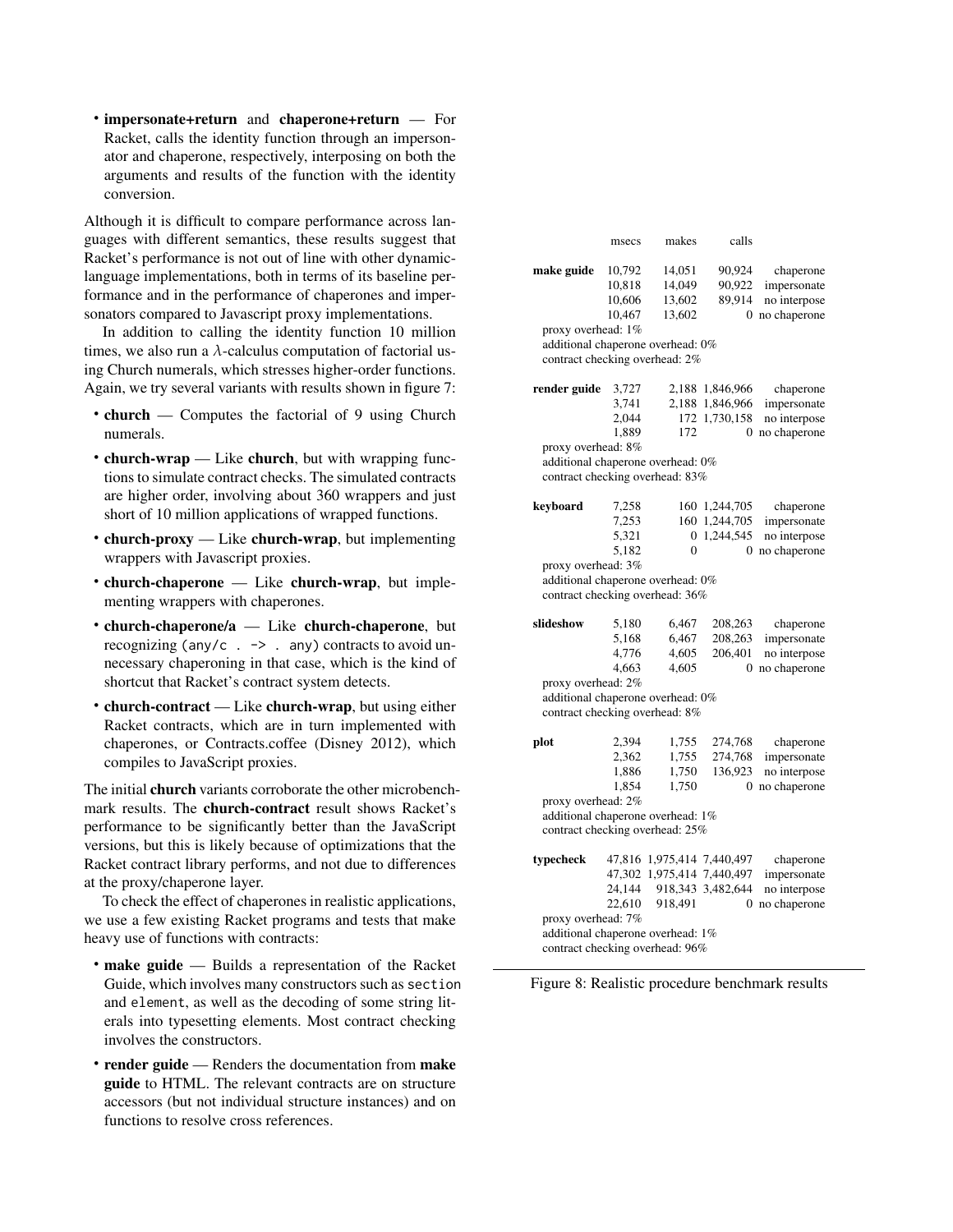#### Run times in milliseconds

|           |       | Racket $\sim$ Racket Chicken Larceny |             |     | V8                | SΜ  |
|-----------|-------|--------------------------------------|-------------|-----|-------------------|-----|
| bubble    | 1.317 | 1.315                                | 4.341       | 680 | 463               | 552 |
|           |       |                                      |             |     |                   |     |
| proxy     |       |                                      |             |     | $-124,215$ 97,226 |     |
| chaperone | 6,358 | 29.171                               |             |     |                   |     |
|           |       |                                      |             |     |                   |     |
| unsafe    | 885   |                                      | $3.020 \pm$ | 815 |                   |     |
| unsafe*   | 692   |                                      |             |     |                   |     |

∼Racket corresponds to Racket without specialized JIT handling of chaperoned vectors. Chicken in unsafe mode corresponds to adding -unsafe. Larceny in unsafe mode corresponds to setting (compiler-switches 'fast-unsafe) before using compile-file.

#### Figure 9: Vector microbenchmark results

- keyboard A test of DrRacket's responsiveness to keyboard events, which simulates a user typing "(abc)" 400 times. DrRacket reacts by adding the characters to an editor buffer, matching parentheses and syntax-coloring through an associated coroutine (that is covered in the timing result). Contracts from many different Racket libraries are involved.
- slideshow Construction of a Slideshow talk that includes many animations, so that the slide set contains over 1000 frames. The relevant contracts are mainly on the construction of "pict" values that are composed to form the animation frames.
- plot Renders a 3-D plot to a PNG file. The relevant contracts are mainly on the drawing library.
- typecheck Runs the Typed Racket compiler on test input. The Typed Racket compiler uses many higherorder contracts on its internal modules.

Figure 8 shows timing results. For each program, we show the run time, number of created procedure chaperones ("makes"), and number of calls to chaperoned procedures ("calls"). We then show how the timing changes when chaperones are replaced internally with impersonators (skipping the chaperone-of? check), when application of a chaperone procedure redirects internally to the chaperoned procedure (avoiding the overhead of the interposition procedures that actually check contracts), and when chaperone-procedure is internally short-circuited to just return the procedure (effectively disabling the contracts in the original code). The results show that the cost of checking contracts is sometimes quite significant—as exposed by the time difference when interposition procedures are skipped—while the overhead of the core chaperone and impersonator mechanism is negligible or small for these programs.

#### 6.2 Vector Performance

Our microbenchmark for vector performance is bubble sort on a vector of 10,000 integers in reverse order. Figure 9

|                                                                                    | msecs                      | makes           | refs                                            |                |  |  |  |
|------------------------------------------------------------------------------------|----------------------------|-----------------|-------------------------------------------------|----------------|--|--|--|
|                                                                                    |                            |                 | ode-apply 10,632 1,456,221 40,817,268           | chaperone      |  |  |  |
|                                                                                    |                            |                 | 10,236 1,456,221 40,817,268                     | impersonate    |  |  |  |
|                                                                                    |                            |                 | 9,265 1,456,221 40,817,268                      | no interpose   |  |  |  |
|                                                                                    |                            | 7,794 1,456,221 |                                                 | 0 no chaperone |  |  |  |
|                                                                                    | 5.532                      |                 | $_{0}$                                          | no procedure   |  |  |  |
|                                                                                    | vector proxy overhead: 19% |                 |                                                 |                |  |  |  |
| additional vector chaperone overhead: 4%<br>vector contract checking overhead: 10% |                            |                 |                                                 |                |  |  |  |
|                                                                                    |                            |                 | procedure and vector contract use overhead: 92% |                |  |  |  |

Figure 10: Realistic vector benchmark results

shows timing results, where the "∼Racket" column corresponds to Racket with specific JIT support for chaperoned vectors removed; we include the column to demonstrate how building chaperone and impersonator support into the run-time system allows the JIT to substantially reduce the overhead of proxies on vectors. The proxy variant for Javascript uses makeForwardingHandler from Van Cutsem and Miller (2010), while chaperone uses a Racket vector chaperone.

Besides the overhead of proxies when used, and in contrast to procedure chaperones and inspectors, chaperones and inspectors for vectors are not completely "pay as you go" in Racket. The table in Figure 9 includes an unsafe row to show the performance of bubble sort when vector-ref operations are replaced by unsafe-vector-ref. While the unsafe-vector-ref operation assumes that its arguments are a vector and an in-range index, the vector may be a chaperoned or impersonated vector. The unsafe\* row shows performance using unsafe-vector\*-ref, which assumes a non-chaperoned, non-impersonated vector. These unsafe operations are suitable for use in macro expansions or typed contexts where the operations are statically known to be safe, and in most such contexts, unsafe-vector-ref must be used. The difference in performance between unsafe and unsafe\* thus reflects a price imposed on unsafe-vector-ref by the existence of chaperones and impersonators. The cost is small, though not negligible for the microbenchmark.

We use the williams/science.plt PLaneT package to illustrate the impact on realistic programs with extensive use of vector contracts. Many functions from this package expect vectors of real numbers as inputs. We adjusted a test case for ode-evolve-apply so that it performs 1,456,221 iterations; the argument vector in the test is short, but the vector is accessed frequently, so that 40 million accesses are chaperoned. Figure 10 shows the benchmark results; as for the benchmark suite for procedures, we show how the timing changes when chaperones are replaced internally with impersonators, when access of a chaperoned vector directly accesses the vector content (skipping the interposition that checks for a real number), and when chaperone-vector is internally short-circuited to re-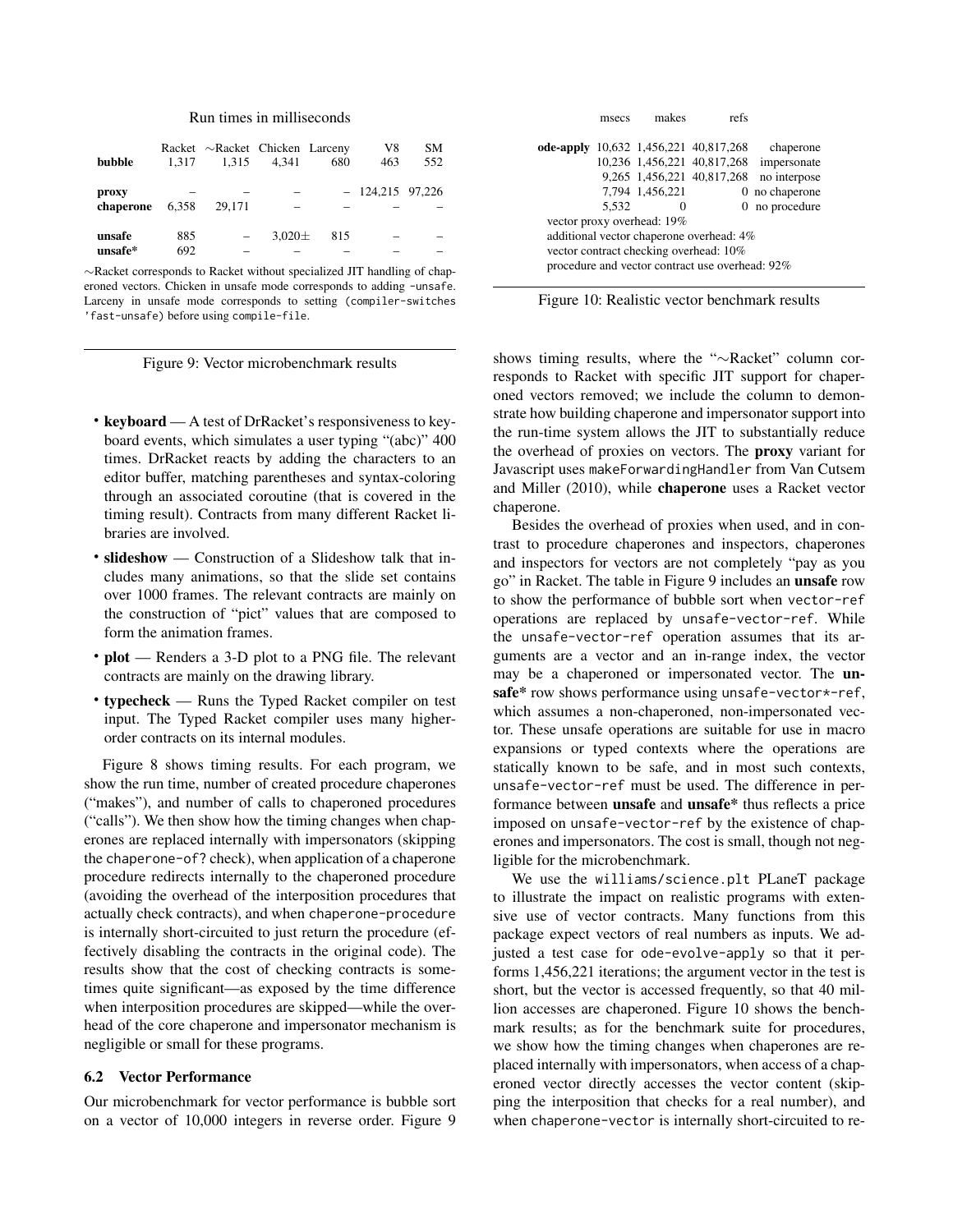|  | Run times in milliseconds |  |
|--|---------------------------|--|
|  |                           |  |

| direct             | 902        | Racket Chicken Larceny<br>$2.324\pm 756\pm 293$ |     | V8               | SМ<br>349 |
|--------------------|------------|-------------------------------------------------|-----|------------------|-----------|
| proxy<br>chaperone | 5.835      |                                                 |     | $-39,345$ 21,768 |           |
| unsafe<br>unsafe*  | 289<br>285 | $1.250 \pm$                                     | 800 |                  |           |

Figure 11: Structure microbenchmark results

turn its first argument (as if no contracts were present in the original code). Finally, we show the time when both chaperone-vector and chaperone-procedure are shortcircuited, which completely removes the contract from ode-evolve-apply. The cost of checking the contract on vector elements is small, while the use of a contract overall is a substantial cost. The overhead imposed specifically by the chaperone and impersonator mechanism is more substantial than in the case of procedures, but it is in line with the overall cost of using contracts.

#### 6.3 Structure Performance

Our microbenchmark for structure performance is to access the first field of a two-element structure 100 million times. Figure 11 shows timing results that are analogous to the vector benchmarks. Although an unsafe structure reference via unsafe-struct-ref must pay for the existence of chaperones and impersonators, the extra test makes little difference in our benchmark, as reflected in the close results for unsafe and unsafe\*; that the difference appears so small is probably due to accessing the same structure repeatedly in the microbenchmark, so that the type tag is always in cache.

For a more realistic benchmark, we re-use a benchmark from Findler et al. (2007)'s work on lazy contracts that consists of replaying a trace of heap operations from Felzenszwalb and McAllester (2006)'s vision algorithm. We replay the trace in a binomial heap. Contracts on the heap operations ensure that the heap is well-formed, but checking them at every step is prohibitively expensive, so the contracts are checked lazily. These contracts ensure that the structure of the heap is well-formed as far as it is explored, but unexplored parts of the heap are not checked. The original implementation of lazy structure contracts required that the program is changed to use a special structure-declaration form, while the new chaperone-based version works with the original structure declaration. The chaperone-based version is also lazier, in that structure checks are triggered perfield; with the old implementation, an access of any of a structure's fields would trigger checking on all of the fields. An advantage of the old implementation, however, was that it could drop unchecked field values after checking them,

|                                                                               | msecs  | makes |                                          | refs Mbytes |                           |  |
|-------------------------------------------------------------------------------|--------|-------|------------------------------------------|-------------|---------------------------|--|
| lazv                                                                          | 22.122 |       | 18,616 6,026,413 235,002,269<br>$\theta$ | 227         | 446 chaperone<br>original |  |
|                                                                               | 2.824  |       | $\theta$                                 |             | 153 no contract           |  |
| structure contract checking overhead: 559%<br>chaperones versus original: 84% |        |       |                                          |             |                           |  |

Figure 12: Realistic structure benchmark results

while the chaperone-based implementation merely prevents the unchecked variants from being accessed.

Figure 12 shows the result of running the benchmark on a picture of a koala's face. The figure shows the running times, number of created structure chaperones, number of chaperoned structure references, and peak memory use of the benchmark in three configurations: using the chaperonebased implementation of lazy contracts, using the original implementation of lazy contracts, and using no contracts. The chaperone-based implementation is faster than the original implementation, mainly due to its finer granularity of contract checking, but it also uses more memory, since it retains unchecked versions after checked versions are available. Overall, the benchmark results show that chaperones perform well for lazy structure contracts.

Aside from these benchmarks, structure chaperones in Racket directly improved the performance of Racket's class system. Prior to support for chaperones, the class system implemented object-specific wrappers that operated like impersonators. All object operations required a check on the target object to determine whether it was a wrapped object, and since this test was outside the core run-time system, the JIT compiler was not able to recognize the impersonator pattern and optimize for the common case. In fact, the check interfered with optimizations that the JIT compiler could otherwise perform, and the result was a 3x slowdown on field-intensive microbenchmarks that did not use contracts (Strickland and Felleisen 2010). After switching the implementation to use impersonators, this slowdown was completely eliminated.

#### 6.4 Discussion

Chaperones and impersonators, as implemented in Racket, are expressive and expensive constructs; microbenchmarks indicate a factor of 5 to 10 in run time over normal, uninlined function call or a vector or structure access (see Figure 7). Despite this cost, real applications experience a much lower slowdown when using them, up to a factor of 2 and usually less (see the "contract checking overhead" results in Figures 8 and 10), although lazy contracts can be expensive (see Figure 12). Considering our microbenchmarks and our measurements of larger applications as a whole, we draw the following conclusions:

• Racket's baseline performance and its proxy performance are on par with other production systems offering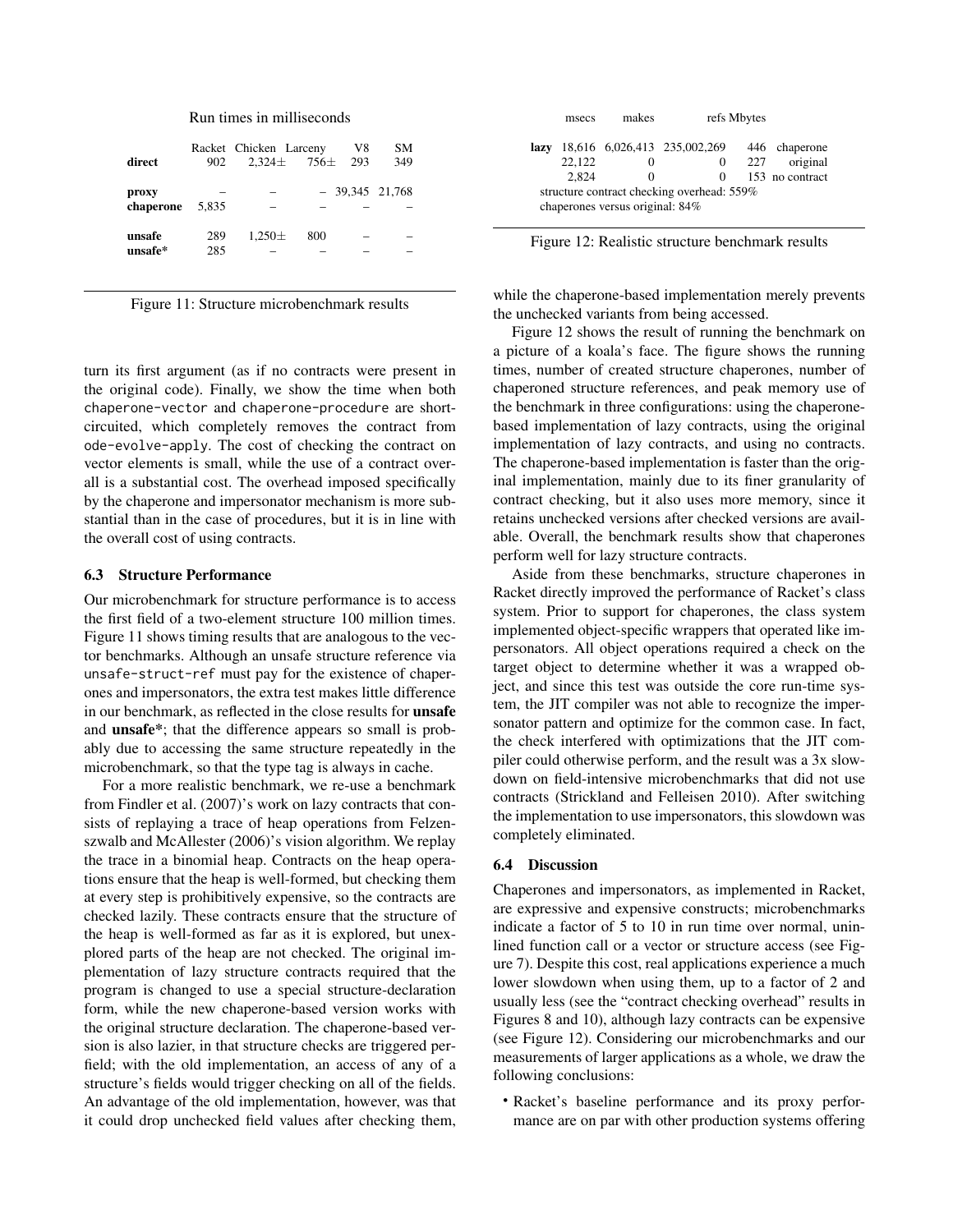similar functionality (see Figure 7). Slower performance from Racket's impersonators compared to JavaScript's proxies would have been a cause for concern, since the overall design of Racket generally makes it easier to implement efficiently than JavaScript.

- The design of interposition to Racket imposes almost no cost on the remainder of the system when it is not used, and the exception for unsafe operations is small (see the unsafe vs. unsafe\* lines in Figures 7, 9, and 11).
- The cost of interposition is quite reasonable for our primary application, contract checking. In real programs, the cost of interposition itself is dominated by the cost of actually checking the contracts. (Contrast the "proxy overhead" lines and "contract checking overhead" lines of Figures 8 and 10; see also the "chaperones versus original" line of Figure 12.)
- Although Racket supports a rich hierarchy of interposition to maintain the language invariants, this additional complexity and the required dynamic checks imposes at most 4% overhead in all of our testing (as reflected by the "additional chaperone overhead" results in Figures 8 and 10). As mentioned in Section 7, JavaScript's proxy design limits its expressiveness by reducing the dynamic checks it performs, but our measurements indicate that these checks are inexpensive.
- Adding support for interposition to the Racket runtime realizes significant performance benefits for existing Racket libraries that otherwise implement interposition manually, such as class contracts and lazy structure contracts (see Figure 12 and the last paragraph of Section 6.3).

# 7. Related Work

Related work falls into two main categories: implementations of interposition and implementations of contracts.

### 7.1 Other Interposition Implementations

The most closely related work to ours is the proxy design (Van Cutsem and Miller 2010) proposed for JavaScript, which is currently implemented in both Firefox and Chromeand used in the benchmarks of section 6. Building on the design of mirages in AmbientTalk (Dedecker et al. 2005; Mostinckx et al. 2009), proxies allow interposition of almost any operation performed on JavaScript objects. Like our design, theirs does not support interposition on some operations, including instanceof tests, typeof tests, and the equality operator ===. Since JavaScript operations such as vector indexing are represented as message sends, only one proxy API is needed, in contrast to our separate APIs for separate kinds of Racket values.

The JavaScript proxy API is in flux; in particular, Van Cutsem and Miller have recently proposed a new design called *direct proxies* (Van Cutsem and Miller 2012) for the

proxy system which differs significantly from the original design as implemented in current JavaScript engines. We discuss both designs here.

The initial JavaScript proxy design differed most significantly from chaperones by dispensing with the object being wrapped by the proxy. In other words, a proxy was not a proxy *for* any other object. This simplifies the implementation of some uses of proxies, but in practice, most uses of proxies have a "target," as chaperones do.

This difference lead to the second major difference between JavaScript proxies and our design: how each avoids breaking existing language invariants. JavaScript provides very few invariants that programmers may assume about the behavior of objects, due to pervasive mutability of both objects and prototypes—even allowing so-called "monkeypatching" where the behavior of *all* objects is affected by a single mutation. Further, there is no analogue in JavaScript of the type tests provided by struct predicates (see section 2.3 for the importance of these in Racket) and thus JavaScript programmers do not conditionalize code on such tests. Finally, JavaScript provides no reliable structural equality comparison. Since these invariants do not hold for JavaScript programs, proxies need not respect them, simplifying their design considerably.

In contrast, the existing design of Racket, as in most languages, ensures that programmers can reason using a wide variety of invariants based on information hiding, type and equality testing, and immutable objects. Programmers rely on these invariants to build applications, and compilers and static checkers rely on them to reason about programs. Therefore, our design of an interposition API is constrained to respect them.

The current JavaScript language does, however, provide reflective operations which can prevent future mutations to a single field, or to an entire object. The original proxy design handled this awkwardly, by producing an entire new object which was then restricted from being mutated. This prevented any further interposition on operations on immutable objects, as well as adding implementation complexity.

These problems, along with discussions with the authors of this paper (chaperones and impersonators were originally added to Racket in May 2010), led Van Cutsem and Miller to propose a new proxy API, dubbed *direct proxies*, which is closely related to our design of chaperones and impersonators. In this design, proxies are always proxies *for* a particular object. Further, proxies are required to respect the mutability constraints of the proxied object—if a field is immutable, the result of a proxied access to the field is checked to be identical to the underlying field. Since JavaScript objects and fields can transition from mutable to immutable during execution, the proxy design does not distinguish ahead of time between chaperones and impersonators; instead the new invariants are enforced once a field has become immutable.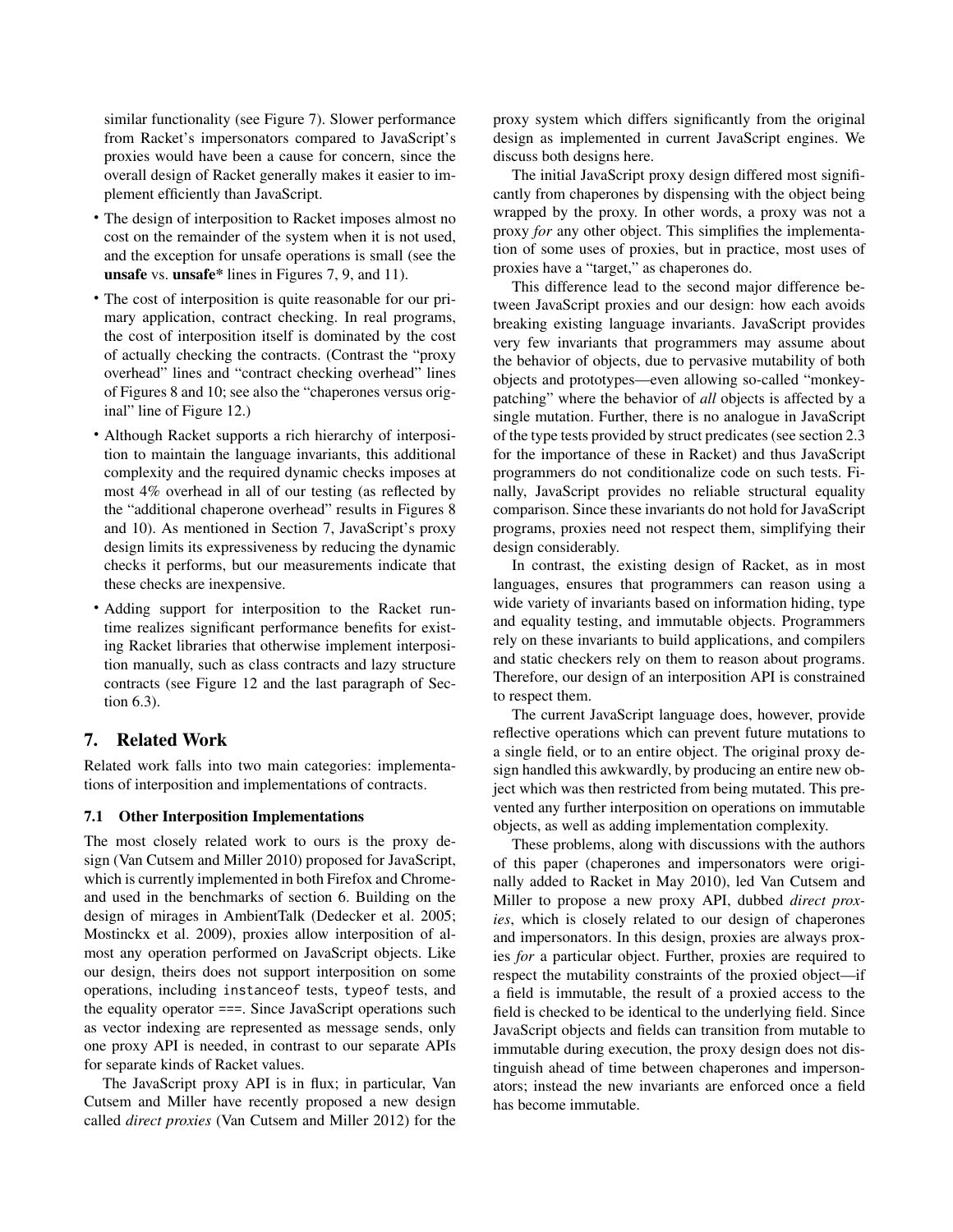While the direct proxy design is quite similar to ours, it is more limited in a fundamental way: proxies for immutable or otherwise restricted fields must produce *identical* results, whereas chaperones may produce results with further chaperone wrapping, as checked by the chaperone-of? procedure. This significantly complicates using JavaScript proxies to implementing higher-order contracts on immutable data, including any contract on methods of an immutable object. The measurements of section 6 demonstrate that these checks impose little overhead, and therefore the JavaScript design could be significantly more expressive with relatively little performance cost. These wrappings do affect the identity of objects, as compared with JavaScript's === or Racket's eq? comparisons. Since JavaScript, much more than Racket, relies on object identity for comparison, this consideration led the designers of proxies to impose this restriction.[5](#page-17-0)

Austin et al. (2011) extend the original JavaScript proxy design to primitive values such as integers and use the system to design a contract system (without blame) for a core JavaScript calculus, including mutable data.

Many other tools that allow unrestricted forms of proxying help to implement contracts but sacrifice the kind of control over invariants that contracts are intended to promote. Notable examples include the MOP (Kiczales et al. 1991), aspect-oriented programming (Kiczales et al. 1997), and java.lang.reflect.Proxy (Oracle 2000).

In this vein, our goals with chaperones and impersonators are related to the ideas of *observers and assistants* (Clifton and Leavens 2002), *narrowing advice* (Rinard et al. 2004), and *harmless advice* (Dantas and Walker 2006), and other systems like Open Modules (Aldrich 2005) and EffectiveAdvice (Oliveira et al. 2010) enforce harmless advice by constraining side effects.

Chaperones and impersonators, in contrast, represent a new design point in this space with a different trade-off between enforceable invariants and interposition expressiveness. Specifically, Racketeers already program in a world with mutable state and concurrency, so we do not try to regain the kinds of reasoning that such a combination already invalidates. Instead, since most Racket programs operate mostly with immutable values, chaperones and impersonators are limited to ensure that invariants relating to the behavior of immutable structures are preserved.

Although Balzer et al. (2005) point out that aspects alone do not provide all of the tools necessary to implement contracts, aspects would allow us to implement the core functionality of contract checking and, in Racket, macros make up the difference.

### 7.2 Other Contract Implementations

Eiffel (Meyer 1991), the original embodiment of Design by Contract, supports contracts directly in the language runtime system. Contracts in Eiffel are limited so that they can be compiled directly into pre- and post-condition checks on methods; for example, higher-order contracts on individual objects are not supported. Eiffel is also less extensible as a programming language. Other notable examples in the Eiffel category include Euclid (Lampson et al. 1977), Ada (via Anna (Luckham and Henke 1985)), D (Digital Mars 1999), and others have built contract extensions for existing languages including for Java, Python, Perl, and Ruby and Ciao (Mera et al. 2009). In all of these cases, contracts are more easily implemented in the core or through prepreprocessing since the contracts are more limited, the language is typically less extensible, and the contract system is always less extensible.

Disney (2012) uses JavaScript proxies to implement contracts, producing a system that supports many of the contract system features described in section 2, although lacking extensions such as opaque contracts. We take this as validation of the strategy presented here: design a robust system for low-level interposition, and build a contract system (as well as other applications) on top. Our microbenchmark results indicate that the system is not yet performant under heavy use of contracts.

Several libraries for Haskell (Chitil 2012; Chitil and Huch 2006; Chitil et al. 2003; Hinze et al. 2006) support contract and assertion checkers that include both specifications for higher-order functions and combinators for building the specifications. Their implementations could benefit from support for impersonators and chaperones.

Finally, Findler, Guo, and Rogers's earlier work on lazy contracts (Findler et al. 2007) helped us understand how impersonators and chaperones should work, although their work does not handle contracts on mutable data structures.

### 8. Conclusion

New language constructs provide a way for programmers to express and then rely on complex invariants about program behaviors. Implementing some constructs—-such as a fullfeatured contract system—requires the ability to interpose on the programming language's primitive operations. At the same time, general-purpose interposition on primitive operations makes reasoning about program behavior too difficult, because it forces programmers to cope with the possibility of invoking unknown and potentially untrusted code, even when using seemingly simple operations like vector lookup or field selection. Worse, Racket programmers routinely exploit generativity to ensure that complex invariants on data structures hold; with unrestricted forms of interposition, a simple tag check cannot reliably ensure these invariants.

To address these two problems, we have designed chaperones and impersonators as a controlled form of interposition. The design enables the implementation of a rich contract system without giving away the programmer's ability to reason about the behavior of programs.

<span id="page-17-0"></span><sup>5</sup> Personal communication, Tom Van Cutsem, August 2012.